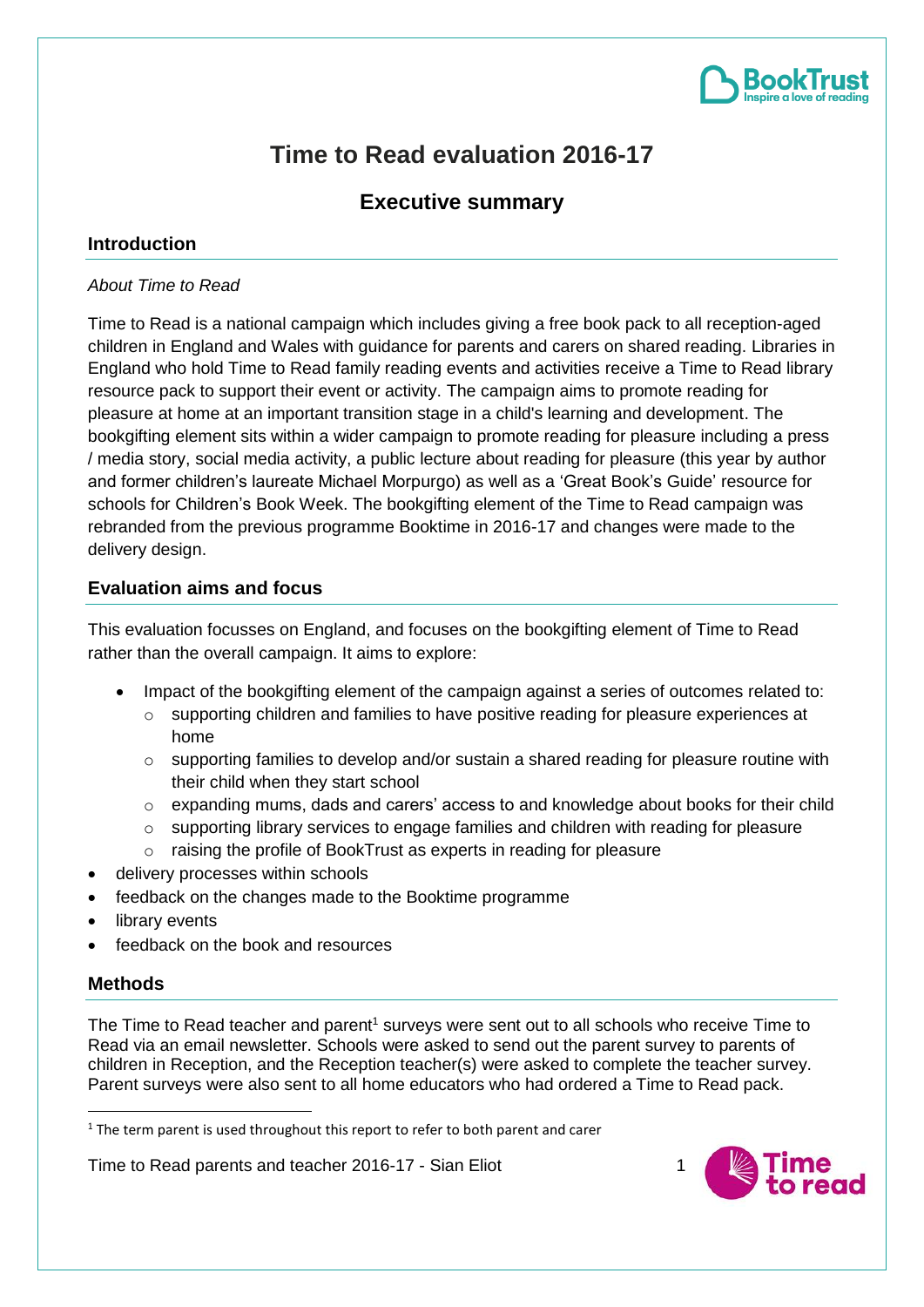

A library survey was also sent to all Local Authorities that received Time to Read resources for their libraries. The surveys were open for four weeks from February  $8<sup>th</sup>$  to March  $3<sup>rd</sup>$  2017. The teacher survey received 147 responses and the parent survey received 151 responses, 101 of which were home educators. The library survey received 122 responses

## **Impact findings**

**.** 

Impact of the bookgifting element of the campaign was measured across the three surveys, through a series of outcomes related to shared reading for pleasure in the family home:

Positive reading for pleasure experiences for children and families at home were high:

- 96% of teacher respondents agreed that Time to Read is well designed for promoting shared family reading for pleasure
- 95% of parent respondents reported that they had fun reading *Kitchen Disco* together with their child, and 67% said that they spent quality time with their child as a result of receiving the pack

Enjoyment of books and reading was high:

- 76% of teacher respondents agreed that Time to Read increased children's enjoyment of reading
- 91% of librarian respondents agreed that holding a library event had increased children's enthusiasm for the Time to Read books
- Library respondents reported that children enjoved the story (91%, with 56% strongly agreeing) and that they stayed engaged during the story time (91%, with 51% strongly agreeing).

The proportion of families who are reading for pleasure more often was high:

- 58% of teacher respondents agreed that Time to Read increased the frequency of shared reading for pleasure at home. Wider research shows that shared reading between parent/carer and child is at its highest at ages 4-5, with 85% of parents/carers of 4 year olds and 89% of parents/carers of 5 year olds reading with or to their child every day or several times a week (Eliot, 2015<sup>2</sup>). Therefore, almost two thirds of teacher respondents (58%) reporting an increase as a result of the packs should be considered within this context where there is likely to be a ceiling effect for many parents.
- 30% of parents reported that they felt motivated to read for pleasure with their child as a result of the pack. Nearly half (49%) said they 'neither agree nor disagree,' suggesting a



 $2$  Eliot, S. 2015. Reading with children – Findings from a nationwide survey on the reading frequency of Mums and Dads. Available on request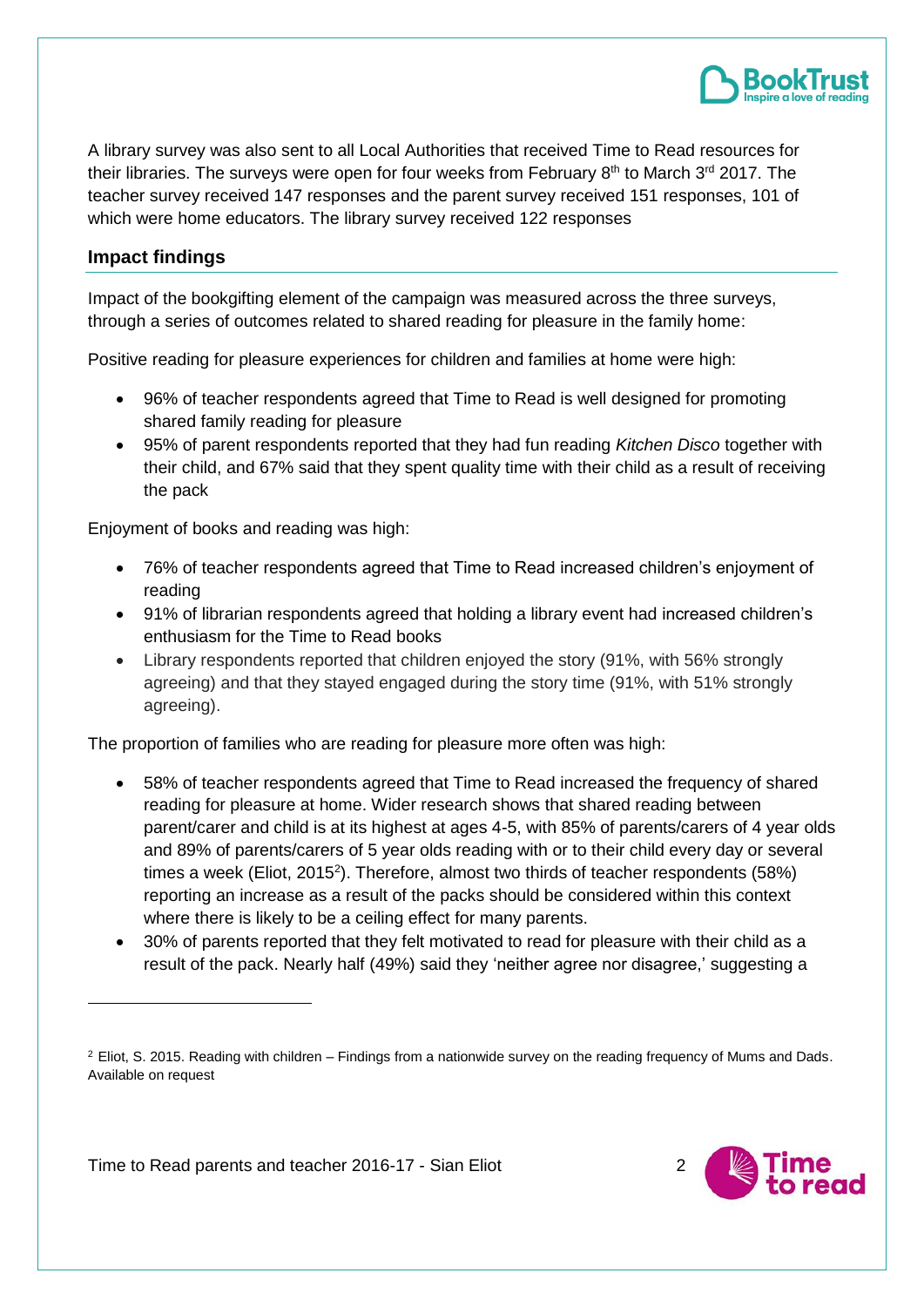

ceiling effect as these parents are likely to be already highly motivated to read for pleasure with their child. It is possible that the packs may contribute to sustaining this motivation though and could be explored further in 2017/18

Smaller proportions of parents reported impact on increased access to and knowledge about books for their child, suggesting a need for more promotion of the book finder on the Book Trust website:

- 19% (n=26) of parents used the book finder highlighted in the Time to Read pack, and of these 46% (n=12) reported that they knew more about age appropriate books as a result of receiving the Time to Read pack.
- 20% (n=29) respondents overall reported that they knew more about age appropriate books as a result of the Time to Read pack
- Only 2 parents joined the library as a result of receiving the Time to Read pack, however 93% (n=127) were already members

Library services engaged families and children with reading for pleasure and the library:

- Nearly all library respondents (96%) reported that holding a Time to Read event had helped to promote the library and its services
- 77% reported that it helped them to make contact with parents/children who did not previously use the library
- 61% reported that it had increased library membership and 59% that it had increased library loans of the children/parents/carers

BookTrust are seen as experts in reading for pleasure:

- 93% of teacher respondents agreed that Book Trust is a good place for books recommendations for their class, and 93% agreed that it's a good way for schools to reach families
- Two thirds of library respondents reported that they had encouraged library users to visit the Time to Read website (64%).
- 84% of parent respondents agreed that Book Trust is a good source of information and support for reading for pleasure with their child, and 77% agreed that it is a good place to go for book recommendations for their child

## **Delivery findings**

*Delivery processes within schools*

- Despite changes to delivery design, most respondents (68%) gifted the packs after reading the book aloud in the classroom, in line with previous years
- Small percentages used the gifting session as a wider engagement opportunity, with 14% inviting parents/carers into the school to gift the books, 6% visiting the local library for the

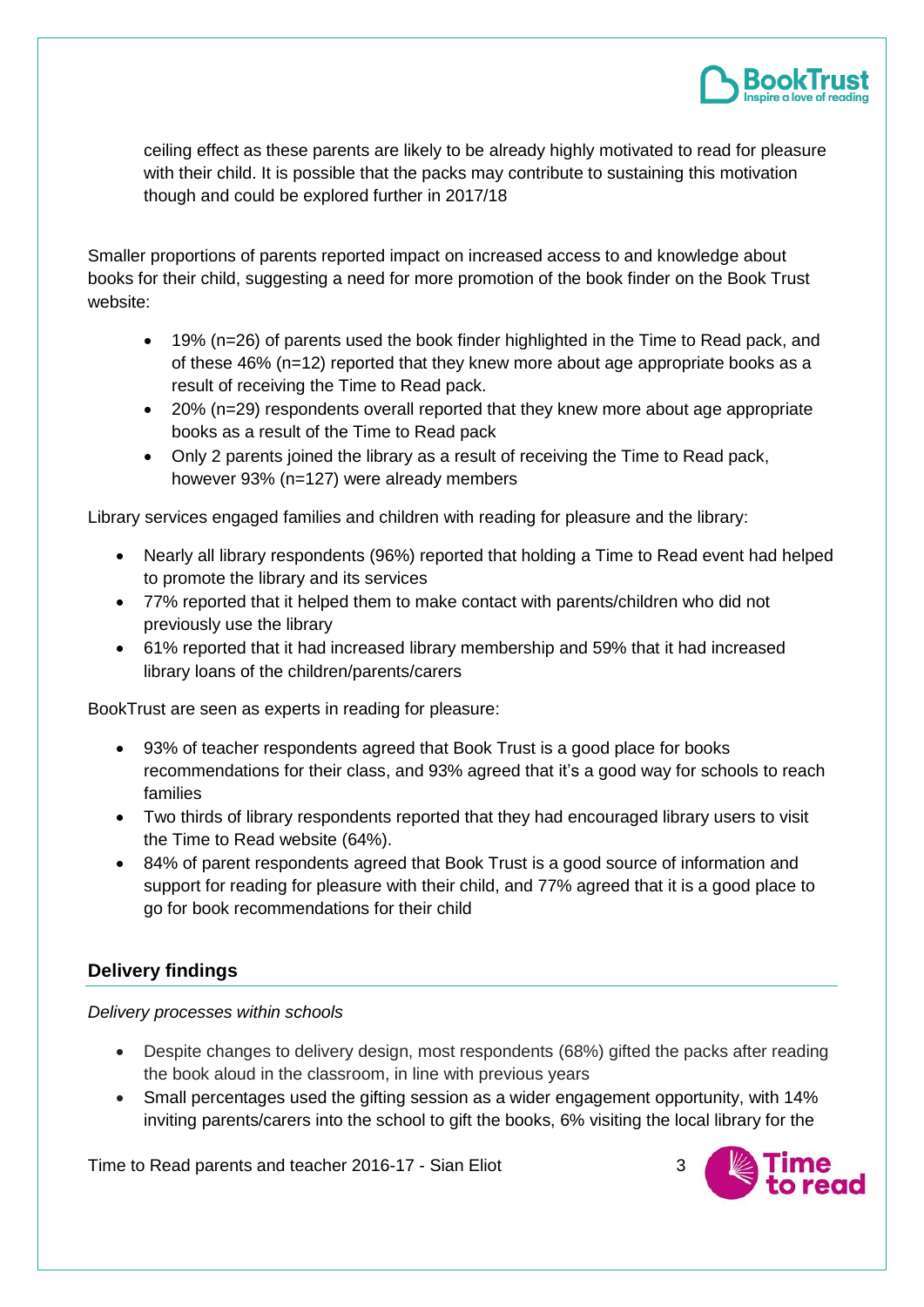

packs to be given out, and 2% inviting a member of library staff into the school to give out the packs, also similar proportions to previous years

- Most respondents (85%) reported that children opened their packs at home with their family
- The main reasons stated for these delivery mechanisms were that they have always delivered in this way (50%), it fit best with the session that was run (27%), it's the best method for the programme to have impact (27%)
- Open response feedback on the delivery qualified the value of sharing the book in the class or library. Respondents discussed the importance of making the gifting experience special, and generating enthusiasm and excitement for the book the children are taking home
- Smaller numbers mentioned providing teachers with a focus for their discussions with parents about reading for pleasure, and better relationships between the school and parents/carers.
- A third of respondents (31% n=44) had done sessions or activities linked to Kitchen Disco since gifting the book. Of these,  $91\%$  (n=40) had read the book as a class,  $41\%$  (n=18) had done activities related to the book, 27% (n=12) had used the classroom disco activity and 9% (n=4) had introduced the activities with the children to take home.

#### *Time to Read events in libraries*

- The majority of library respondents (79%) had organised activities or events linked to the Time to Read programme.
- Respondents reported that a total of 747 events had taken place in their libraries. These events were attended by a total of 18,734 children and 3935 adults.
- Most of those who had held events organised a school/reception class visit (79%) while 32% had held a Time to Read book pack gifting session and 24% held a family event without schools. Smaller numbers held an activity session for parents on reading with children (16%) or a family event arranged with one or more local schools (7%).

#### **Feedback on the resources**

#### *Books and library resources*

- 96% of teachers reported that children showed excitement about receiving *Kitchen Disco,*  and 93% stated that children enjoyed the story
- Nearly all teacher respondents (91%) felt that the book was appropriate for the children, however a small number of open responses objected to the use of capital letters in the book
- Library respondents also gave positive feedback, for example: *'The resources are fantastic and an easy way for us to promote the library service along with the reading for pleasure/sharing reading message to children, parents and teachers. Ensures that schools make the most of the Time to Read resources and makes the book more memorable for children'* Library staff*.*

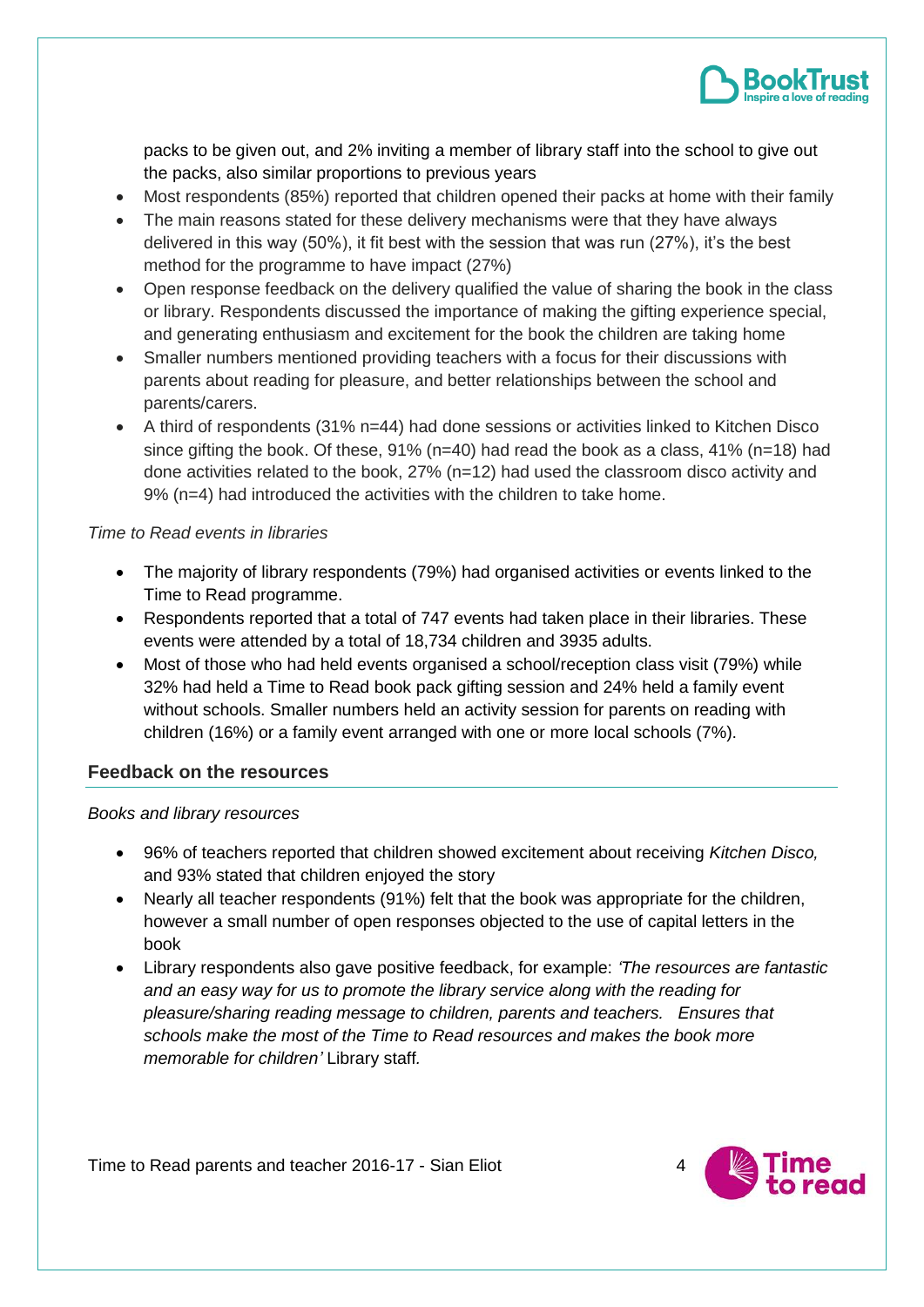

#### *Parental guidance*

- Teachers were positive about the parental guidance nearly all respondents found it useful (91%), said that it helped to reinforce their work around reading in the home (91%), it was pitched at the right level to support parents (93%) and was written in accessible language for parents (91%).
- Suggestions for improvements focussed on ways to increase accessibility for EAL parents (n=7). This suggests that awareness of existing provision could be raised (e.g. tips for reading with your child available in English and 26 community languages on the website), through highlighting and signposting teachers directly to this resource. Small numbers also suggested more accessible guidance for parents with low levels of literacy or those disinclined to read written guidance  $(n=3)$ . It was thought that the guidance was too text heavy and needed teacher support to deliver verbal messaging to these parents.

## **Overall feedback on Time to Read**

- There was a high level of positivity around the concept of Time to Read and for the book choice from parents' open responses. For example '*My son was delighted to receive the Time to Read pack and we read Kitchen Disco as soon as he opened it. It really caught his imagination and after a few reads he began to recite the words with me. I think the Time to Read packs are excellent and very much needed as not all children have many books or get to spend that important, quality learning bonding time snuggled up reading a book with their parent or carer'.*
- A small number of parents expressed appreciation that home educated children had been included in Time to Read, and one comment expressed interest in receiving more regular information on encouraging reading for pleasure for home educated children.
- Overall feedback from teachers was extremely positive, for example '*everyone loved it and we received very positive feedback from parents*', '*fantastic resource, gratefully received. Helping support an important cause*' and '*the gift of a book is always special and shows we still value books!*'
- Nearly all respondents agreed that Time to Read is a good service for schools (99%) and that it is well designed for promoting shared family reading for pleasure (99%)
- Overall, 89% of schools rated Time to Read as either successful or highly successful in their school, with 29% reporting it as 'highly successful' and 60% reporting it as 'quite successful'. A further 11% rated it as 'partly successful'.

Respondents requested the following additional support from Book Trust to improve delivery of Time to Read:

- Sample book pack for the classroom  $(79\%)^3$
- Posters for promotion (73%)

1

• Activity ideas for the classroom related to the book (60%)



<sup>&</sup>lt;sup>3</sup> This has already been implemented and the 2017-18 pack will include a school pack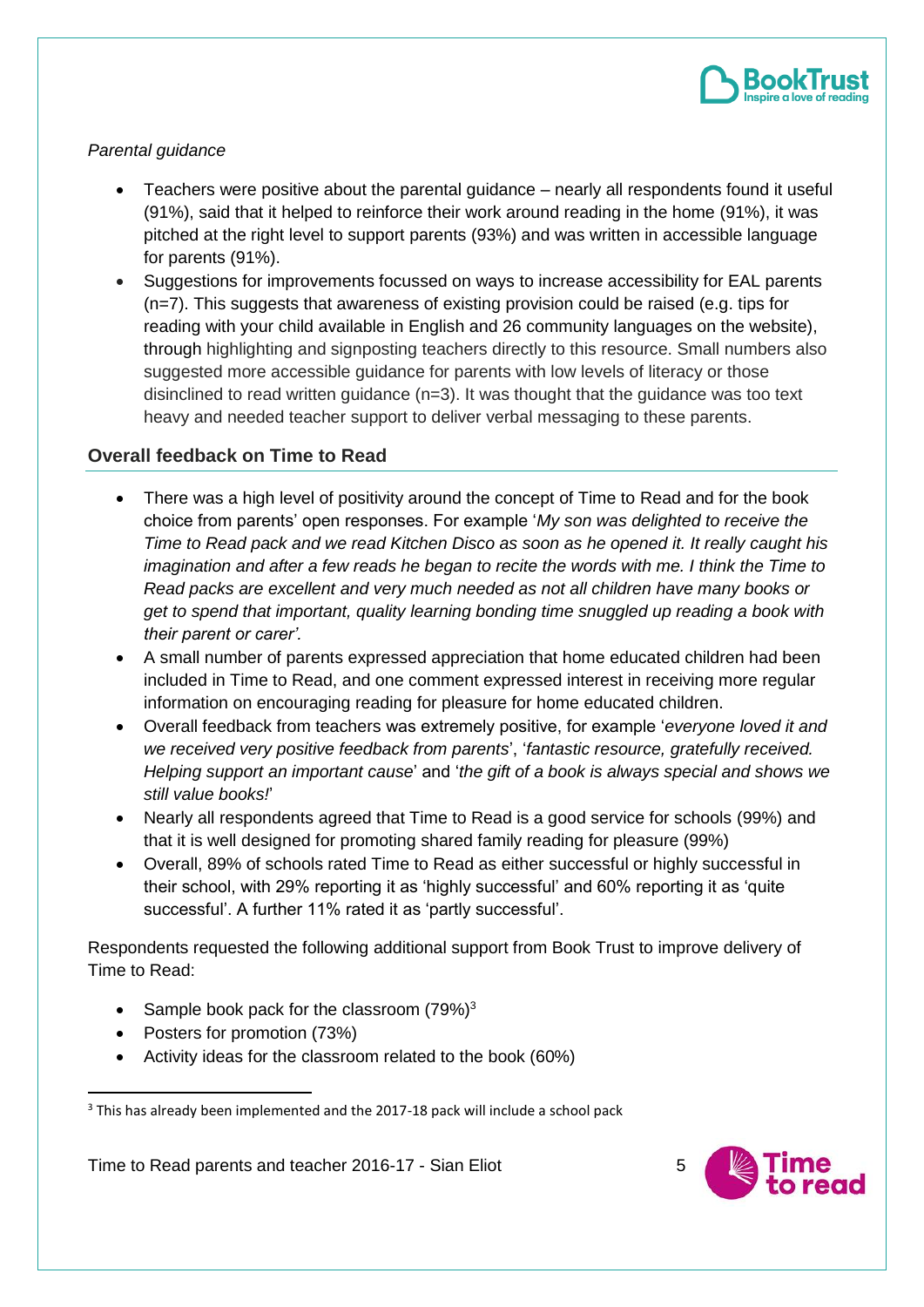

- Resources for parents which support reading for pleasure (53%)
- Book competitions (29%)

#### **Recommendations**

Develop best practice case studies of parental and library engagement when holding Time to Read events, to encourage schools to maximise Time to Read's potential for this

Include a sample pack for teachers<sup>4</sup> – important for them to use in the classroom and for the book to be visible and available to pupils, promoting the links between the home and classroom reading environments

Consider updating the teacher handbook on a yearly basis in line with the current book, and highlight this in the communications materials sent out to schools, including key contents (promotional posters, activities linked to the book)

Raise awareness of the parent/carer guidance 'reading with your child' that is available on the website in English and 26 other community languages, through direct signposting in the packs, and teacher support

Consider how to reach more home educators, and explore whether there is a demand for more regular information for home educated children in terms of reading for pleasure

Consider ways to reach more parents for the evaluation including developing a toolkit for libraries and teachers to use at their Time to Read sessions with parents. This would be a good opportunity to gather data for the ACE participatory matrix as well as feedback from a wider range of parents.

**.** 



<sup>4</sup> This has already been actioned for 2017/18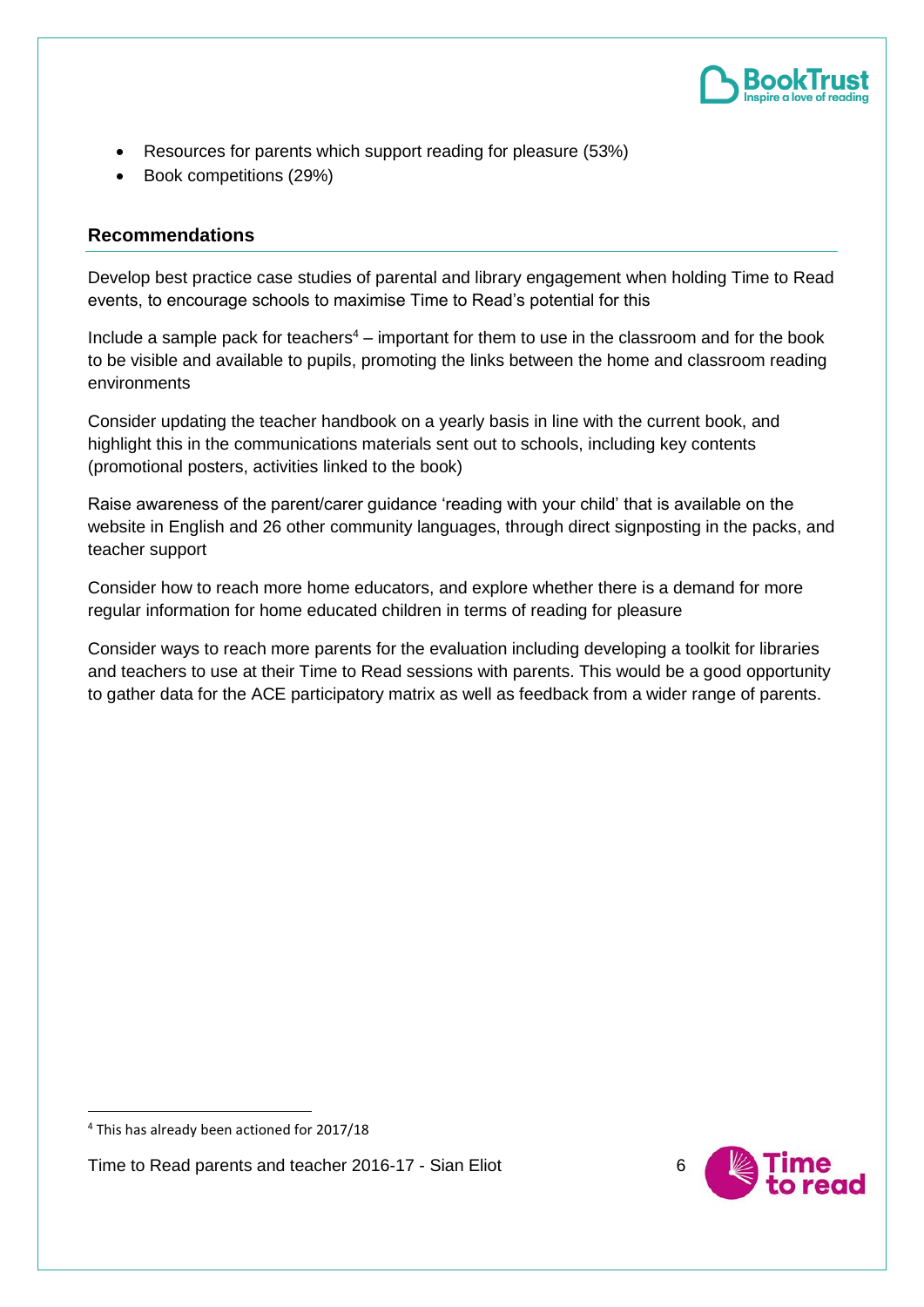

# **Introduction**

#### *About Time to Read*

Time to Read is a national campaign which includes giving a free book pack to all reception-aged children in England and Wales with guidance for parents and carers on shared reading. The campaign aims to promote reading for pleasure at home at an important transition stage in a child's learning and development. The bookgifting element sits within a wider campaign to promote reading for pleasure including a press / media story, social media activity, a public lecture about reading for pleasure (this year by author and former children's laureate Michael Morpurgo) as well as a 'GreatBook's Guide resource for schools for Children's Book Week. The bookgifting element of the Time to Read campaign was rebranded from the previous programme Booktime in 2016-17 and changes were made to the delivery design. Most notably, the focus shifted from supporting schools with parental/carer engagement, and child engagement with reading for pleasure in the classroom, to directly supporting parents with reading for pleasure at home. The provision did not include a big book or sample pack edition of the pack for teachers to use in class, and guidance suggested that they don't read the book in class before gifting the packs.

Libraries who hold Time to Read family reading events and activities receive a Time to Read library resource pack to support their event or activity. The pack includes a sample Time to Read book pack (including two books, family guidance and activity sheet), a big book edition of the Time to Read story book, colourful stickers for reception class visits, a poster about Time to Read and shared reading, a template poster for advertising Time to Read events and activities, and Time to Read information for libraries.

#### *Evaluation aims and focus*

This evaluation focusses on England, and focuses on the bookgifting element of Time to Read rather than the overall campaign. It aims to explore:

- Impact of the bookgifting element of the campaign against a series of outcomes to:
	- $\circ$  support children and families to have positive reading for pleasure experiences at home
	- $\circ$  support families to develop and/or sustain a shared reading for pleasure routine with their child when they start school
	- o expand mums, dads and carers' access to books for their child
	- o support library services to engage families and children with reading for pleasure
	- o raise the profile of BookTrust as experts in reading for pleasure
- delivery processes within schools
- feedback on the changes made to the Booktime programme
- delivery of library events connected to the Time to Read resources
- feedback on the book and resources

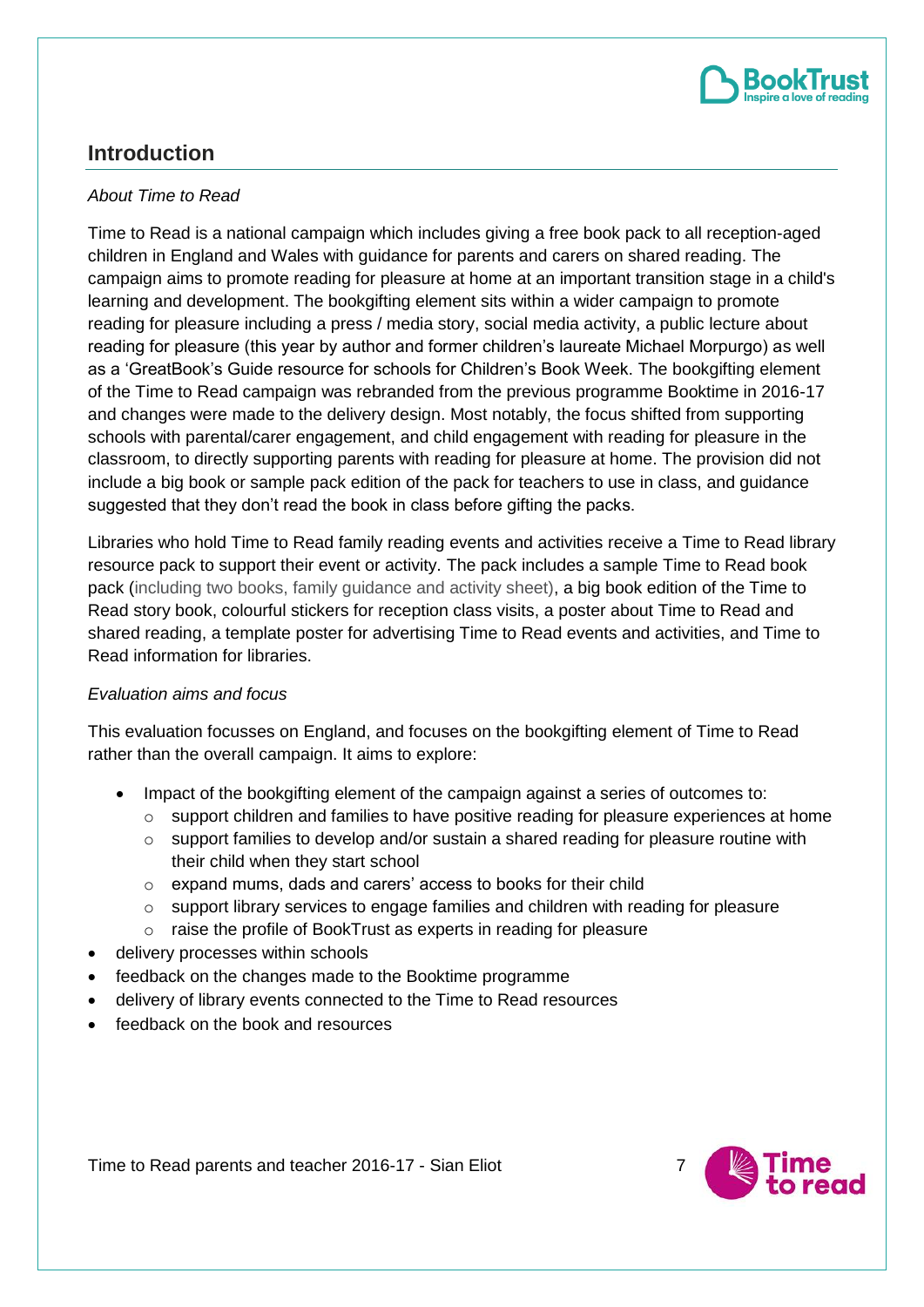

#### *Methods*

The Time to Read teacher and parent<sup>5</sup> surveys were sent out to all schools who receive Time to Read via an email newsletter. Schools were asked to send out the parent survey to parents of children in Reception, and the Reception teacher(s) were asked to complete the teacher survey. Parent surveys were also sent to all home educators who had ordered a Time to Read pack. A library survey was sent to all Local Authorities that received Time to Read resources for their libraries. The surveys were open for four weeks from February  $8<sup>th</sup>$  to March  $3<sup>rd</sup>$  2017. The teacher survey received 147 responses and the parent survey received 151 responses, 101 of which were home educators. The library survey received 122 responses.

Descriptive statistics are presented throughout. The relatively small number of responses mean that wider conclusions about the programme are not possible, although it does give a useful indication on delivery practices, feedback on the resources and impact of the programme. Comparisons are drawn with previous years' findings where appropriate, although in some cases differences in question wording and type mean this is not possible.

Time to Read parents and teacher 2016-17 - Sian Eliot 8

**.** 



 $5$  The term parent is used throughout this report to refer to both parent and carer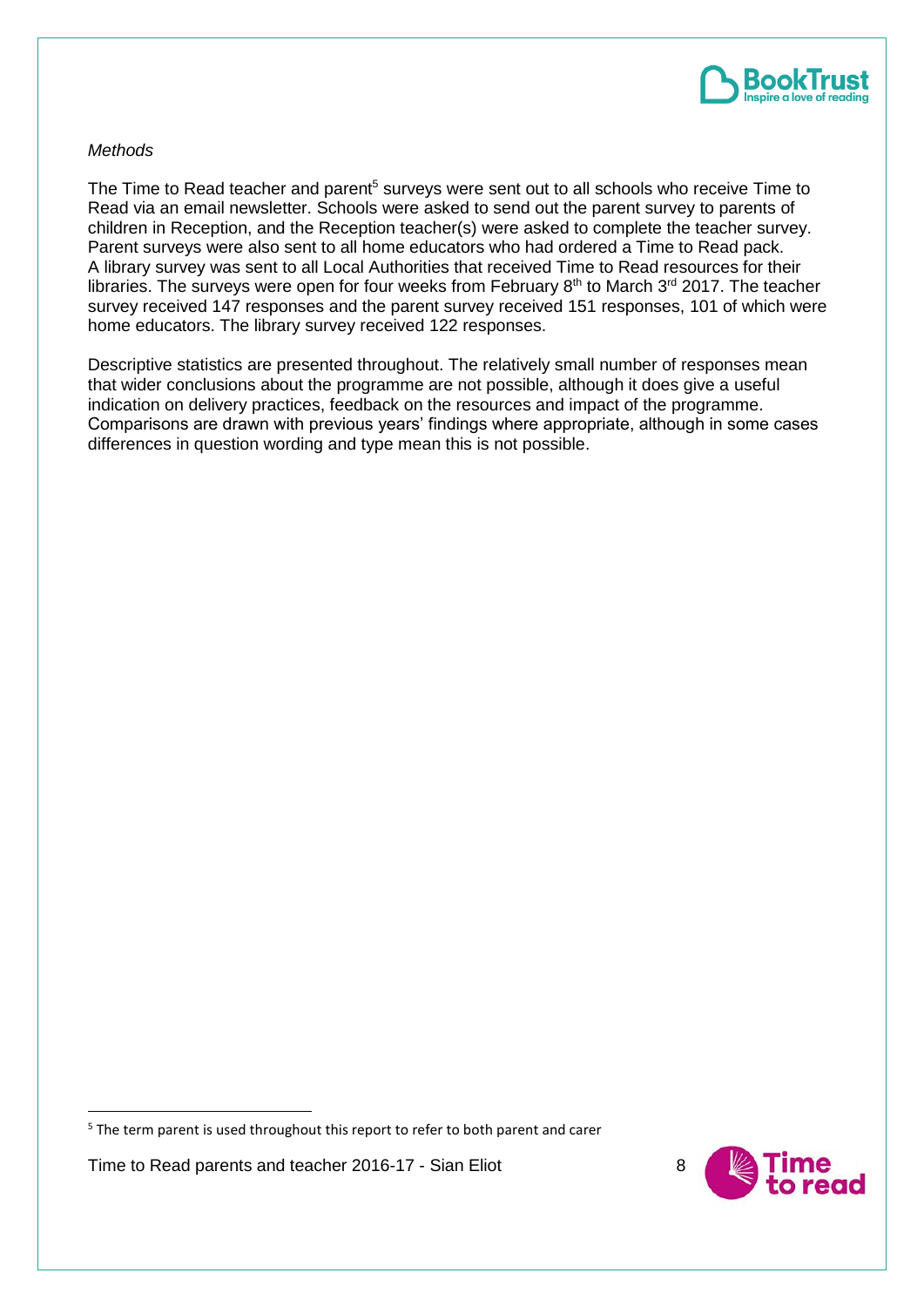

# **Time to Read teacher survey**

## **Delivery processes within schools**

#### *When were the packs gifted?*

Around two thirds of respondents (67%) distributed the packs as soon as they arrived, with a further 29% distributing them at a later date. The majority gifted them in the Autumn term (87%) with a further 14% waiting until the spring term. The top three reasons for gifting in the Autumn term were:

- They are always given out at the same time (41%)
- To help settle children in to school (36%)
- It brings parents into school (16%)



N=122. Respondents who gifted in the Autumn term. Percentages refer to the total responses for each option, not total number of respondents

The main reasons for the 14% gifting in the spring term were that they wait until the children are more independent readers ( $n=7$ ) and to tie in with a library visit ( $n=7$ ). Respondents who answered 'other' mentioned waiting to tie in the gifting with other events in the school such as world book day or a parent workshop, or a topic being taught in the spring term( $n=5$ ). Others gifted later due to delays with the packs, or not receiving enough packs to gift to all children at the same time (n=3).

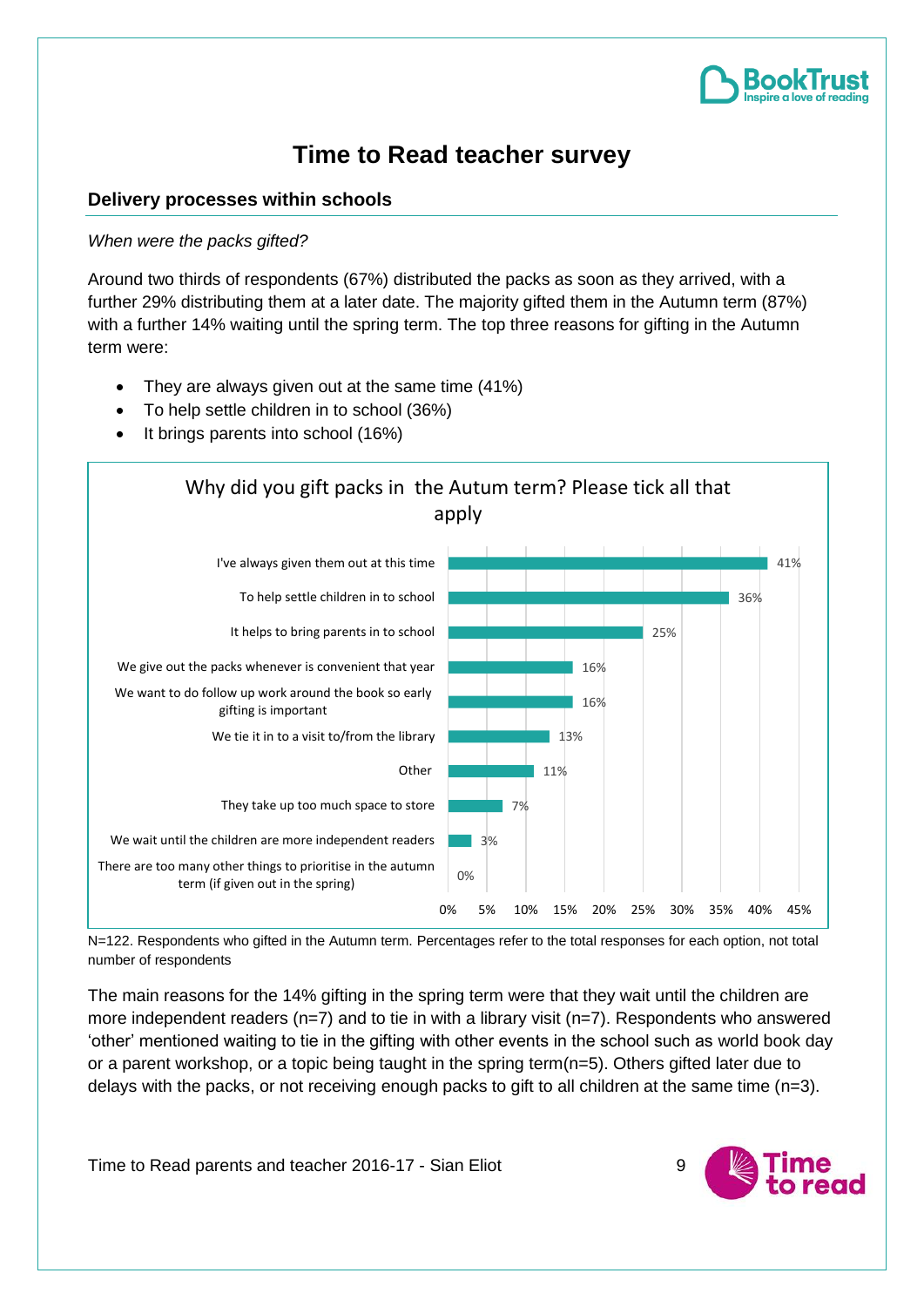

#### *How were the packs gifted?*

Around two thirds of teachers stated that they distributed the Time to Read book packs to children in class after reading the book (68%). This shows no significant change from previous years under Booktime: 65% in 2015-16 and 67% in 2014-15. Small percentages used the gifting session as an engagement opportunity, with 14% inviting parents/carers into the school to gift the books, 6% visiting the local library for the packs to be given out, and 2% inviting a member of library staff into the school to give out the packs, also similar proportions to previous years. A further 18% of teachers said that they had given out the packs to children in class without reading the books – similar proportions to previous years.



Base: 147 teachers. Percentages refer to the total responses for each option, not total number of respondents Q: How did you distribute the Time to Read book packs to Reception children?

The majority of respondents reported that the children opened the packs at home with their family (85%), with 15% opening the packs in class, and 1% in the local library.

#### *Why were they gifted in this way?*

Respondents were asked why they had delivered the programme in this way, the responses were as follows:

- It's always been delivered in this way (50%)
- It fit best with the session that was run (27%)
- It's the best method for the programme to have impact (27%)
- Followed the guidance from Book Trust (2%)

#### *Feedback on changes to delivery guidance*

Respondents were given the opportunity to share their comments on the distribution of the Time to Read packs. This section was intended for respondents to give feedback on the changes to the delivery mechanisms, however as indicated above, schools gifted the packs in the same way as

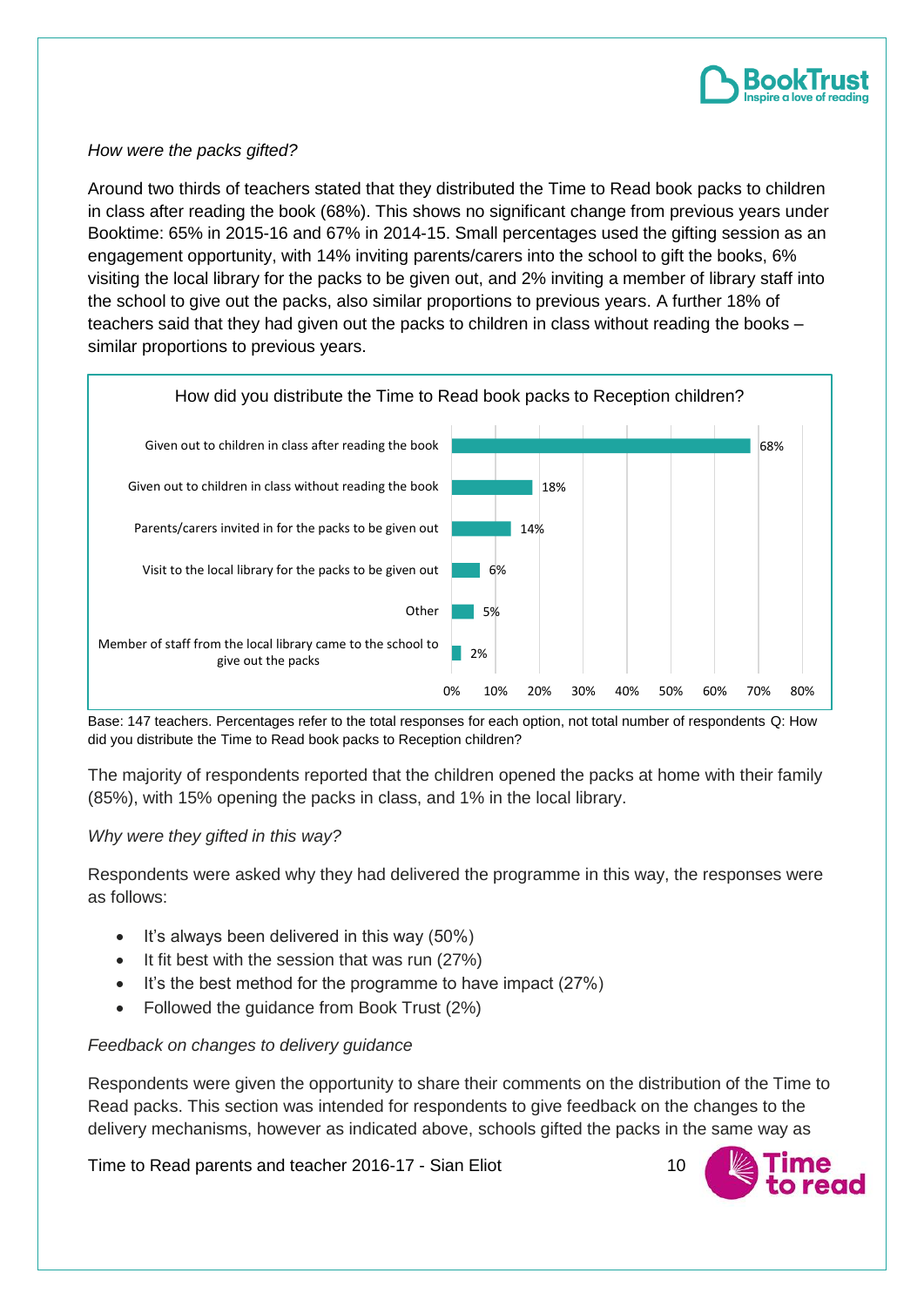

they had for Booktime, predominantly because they replicate what has been done in previous years.

The highest number of responses referred to general positive feedback on the programme around the appreciation and excitement of both children and families about receiving the books which encourages positive reading behaviours and attitudes to books (25 comments). For example:

*'Children find it really exciting and it encourages reading at home'*

*'Our children really treasure their books/packs and talk about them often during the year and later in their school careers'.*

*'An exciting opportunity for the children and a way of encouraging interaction and discussion between child and parents about a book not on our reading scheme'.*

*'It really encourages the new reception children; they take great pride in having a brand-new book to take home and share with their family. We read the book in class and do some work around it'.*

A number of responses (n=15) answered the question more directly, giving positive feedback on the value of sharing the book in the class or library. Respondents discussed the importance of making the gifting experience special, generating enthusiasm and excitement for the book the children are taking home. Small numbers mentioned providing teachers with a focus for their discussions with parents about reading for pleasure, and better relationships between the school and parents/carers. For example:

*'In essence, it has to be seen as a special event and given due time and energy. To develop the power of reading we have to excite the children and ensure the parents mirror their excitement with their involvement'.*

*'The packs are great, and reading the book in class beforehand really makes the children enthusiastic about the story'.*

*'I explained to the children that they had a very special gift that they could take home and keep forever. I opened one of the packs in front of the children and we shared what was inside together saving the book until last. We read Kitchen Disco. The children were incredibly excited to take their packs home to share with their grown-ups'.*

*'They allow every child in class to own their own book. We found that some of our children do not have any book of their own. We always plan at least a week's work around the book to allow the children to know the book really well so that they can 'own' the book and read it themselves. The children have really enjoyed the Kitchen Disco. Thank you'*

*'We only have a small class so it is nice to share the story with them but even more special for them to take it home and then share it with their parents. It encourages parents to take the time to read together with their children, over and beyond TV's and ICT'*

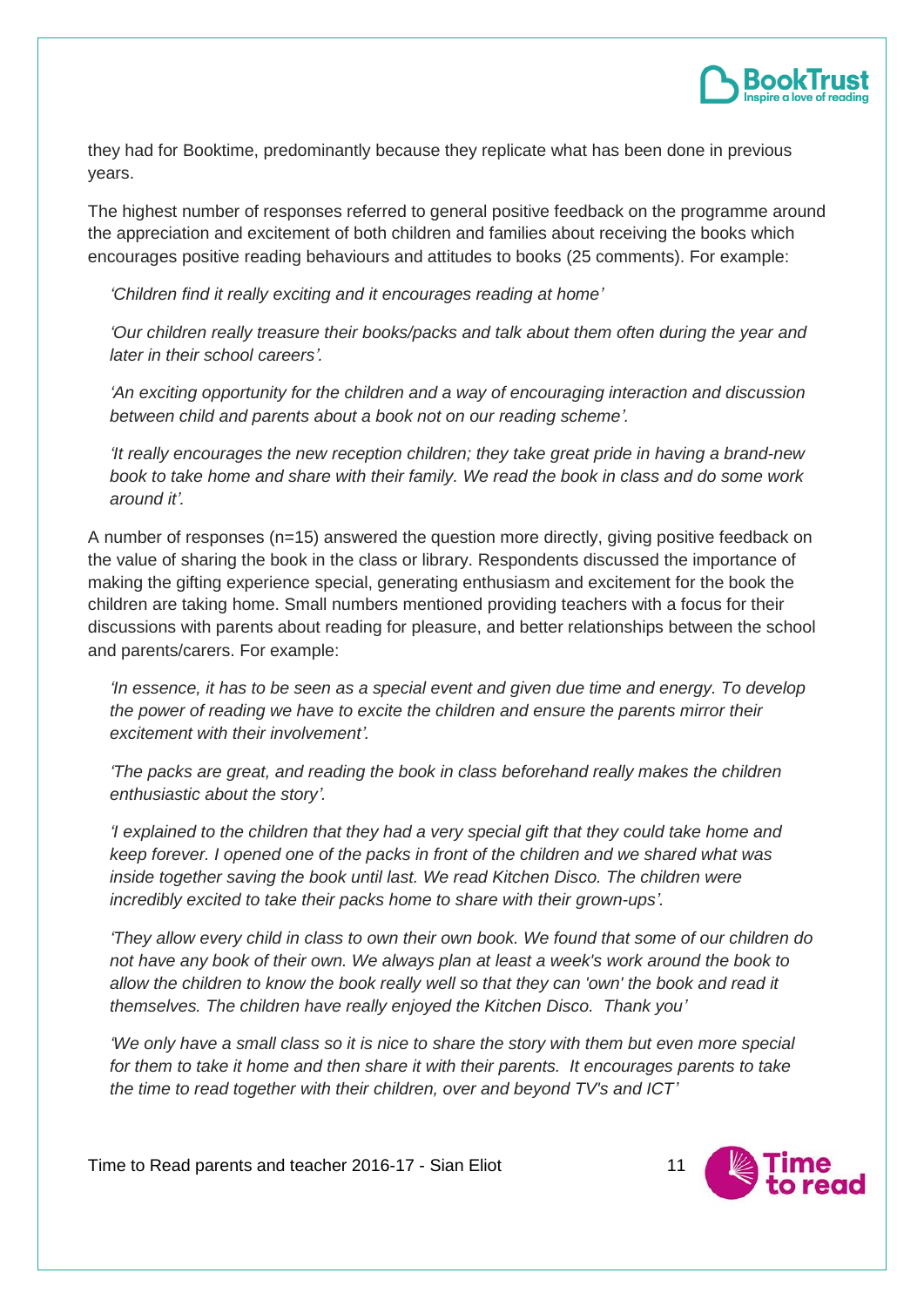

*'This is a fantastic resource for children just starting their school life. It provides teachers with a focus for discussions with parents surrounding the value of sharing books with children and also provides an opportunity for teachers to discuss the reading policy for the school'.*

Two responses discussed the value of the books going home without reading them first, one of these reported how they generate excitement about the book through the element of surprise:

*'We made it into a really exciting surprise and told the children it was for them to enjoy with their grown-ups and that there might be words they know, but also words that they may need a little help with and that it would be lovely to read at home with their families and then come in to school and let us know when they had read it. We didn't reveal the title but really hyped up the book so they would be really excited to open it when they got home and desperate to read it with their adult'.* 

One respondent noted the value of having a copy of the book at school, to promote the link between home and school reading environments for the children:

*'Nice for pupils to have something special to take home - we try to keep a copy of books in school too to promote pupil understanding of home/school links'.*

#### *Raising awareness of Time to Read*

Just over half of teachers (51%) used strategies to raise awareness of Time to Read amongst parents. The most popular strategies used to raise awareness were sending home leaflets or letters to parents (68%), including information about Time to Read in the school newsletter (53%) and telling parents verbally about Time to Read (46%).



Bae: 72 teachers. Percentages refer to the total responses for each option, not total number of respondents Q: What strategies did you use to raise awareness of Time to Read among parents/carers?

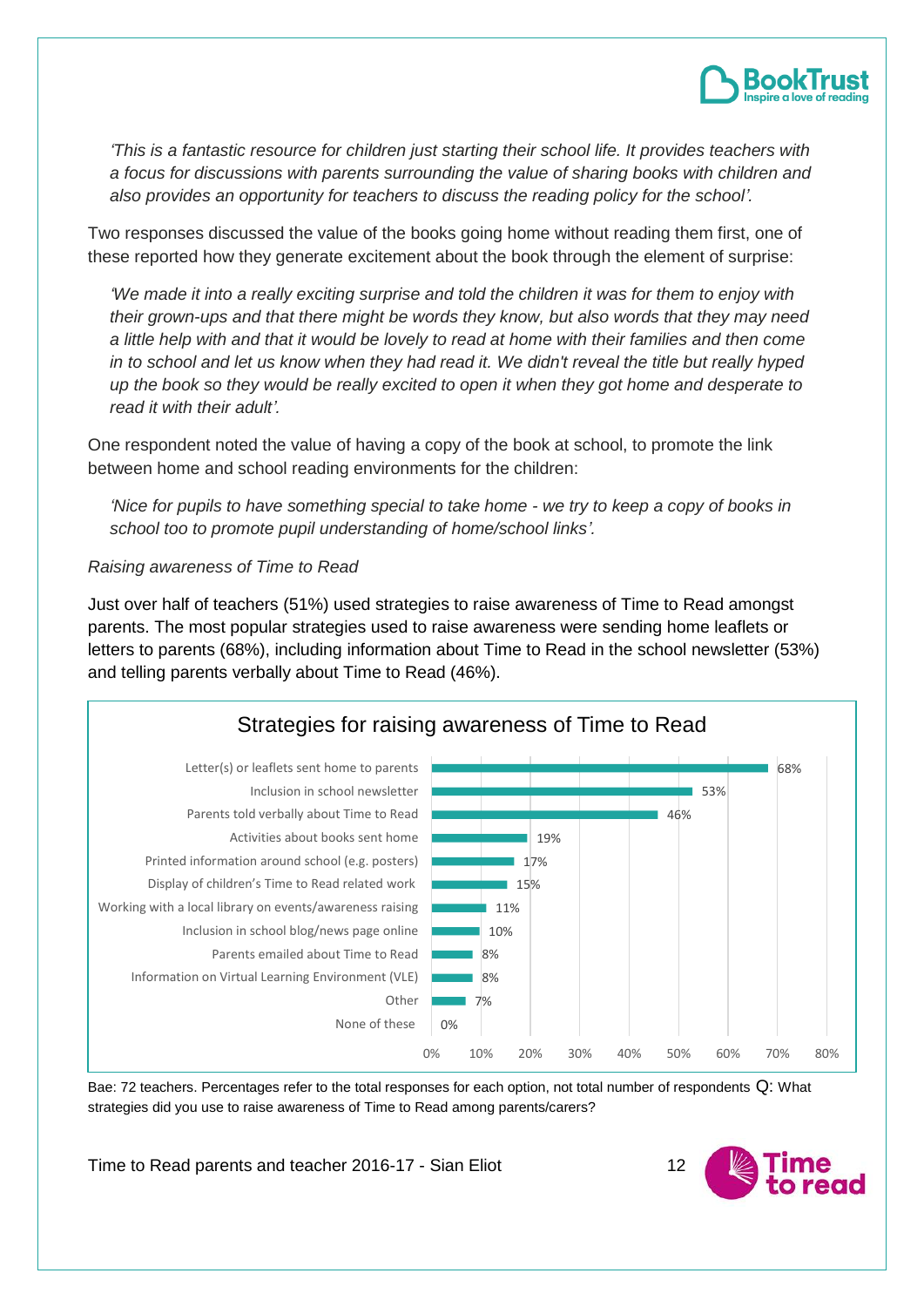

Of those who had not used any strategies, the principal reasons given were that book packs already include Time to Read messaging for parents (49%), they already engage with parents/carers so don't need to do anything extra (36%), and they had not thought about using any strategies (28%).



Base: 68 teachers. Percentages refer to the total responses for each option, not total number of respondents Q: Why have you not used any strategies to raise awareness of Time to Read with parents/carers? Please tick all that apply.

#### *Follow up activities using the book*

A third of respondents (31% n=44) had done sessions or activities linked to Kitchen Disco since gifting the book. Of these,  $91\%$  (n=40) had read the book as a class,  $41\%$  (n=18) had done activities related to the book, 27% (n=12) had used the classroom disco activity and 9% (n=4) had introduced the activities with the children to take home. Of those who had done activities related to the book, these included healthy eating activities such as fruit tasting and making rainbow fruit salads, as well as dancing the conga, making posters and drama activities.

#### **Feedback on the book and resources**

#### *The Kitchen Disco book*

Teachers reported that children reacted very well to the books included in the Time to Read pack*,* 96% of teachers reported that children showed excitement about receiving this book, with 63% strongly agreeing with this statement. Nearly all (93%) stated that children enjoyed the story, with 55% strongly agreeing with this statement.

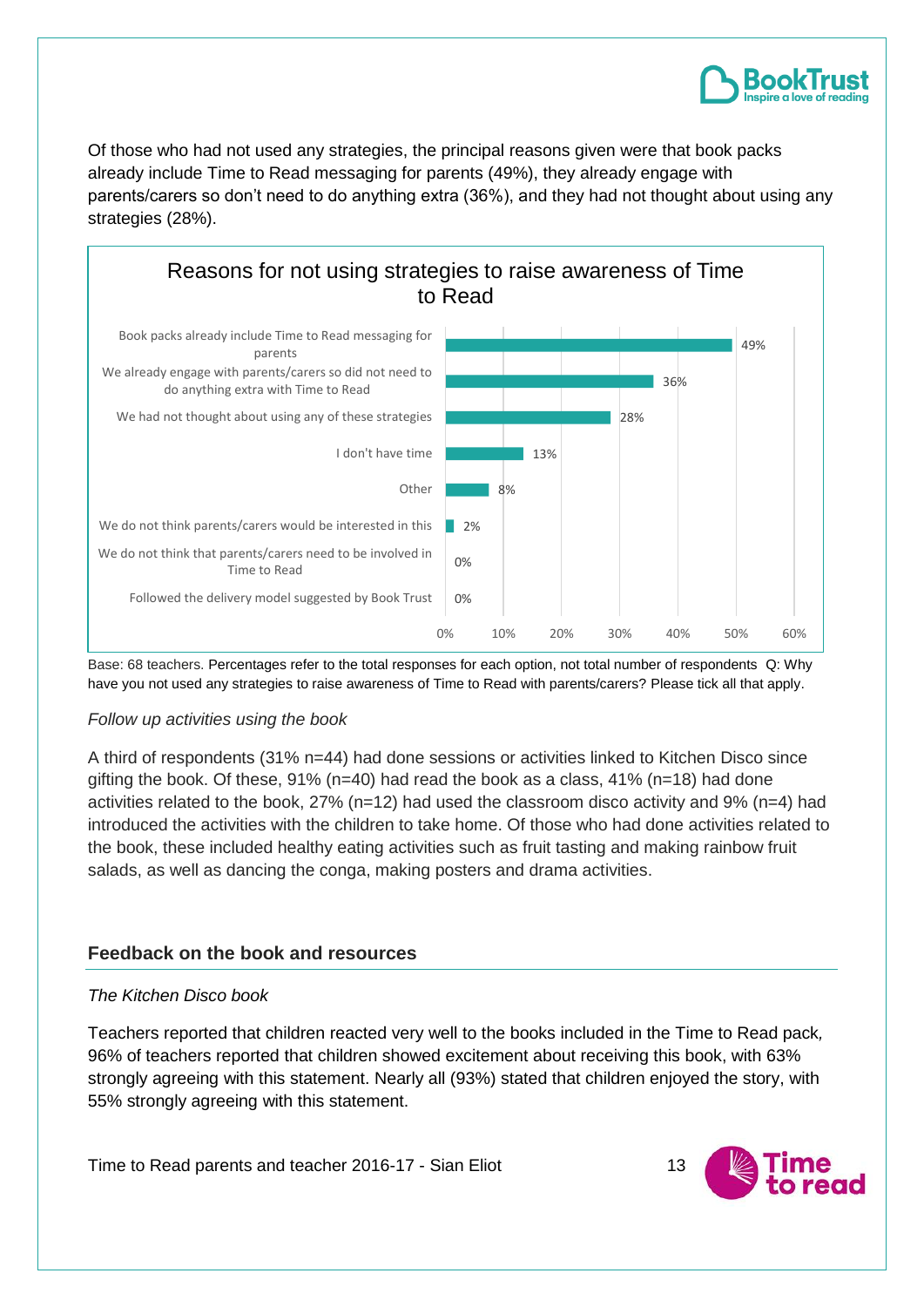

Teachers were positive about the books in terms of their appropriateness for the children and their appearance. High proportions of respondents reported that the appearance of the book was attractive (93%) and the book was appropriate for the children (91%).

A small number of open responses (4 comments) felt that use of capital letters in the book was inappropriate for children who are beginning to learn to read.



Base: 147 teachers. Percentages may not sum to 100 because of rounding. Q: Please rate the Time to Read book according to the extent to which you agree with the following statements.

#### *The parental guidance*

Teachers reported that they thought the parental guidance on the inside cover of the book useful, with 44% reporting it to be 'very useful', 47% 'quite useful'. A further 7% felt it was 'ok'. They were positive about the guidance, with:

- 91% reporting that the parental guidance helped to reinforce their work around reading in the home, with 33% strongly agreeing
- 93% reporting that the guidance was pitched at the right level to support parents, with 32% strongly agreeing
- 91% reporting that the guidance was written in accessible language for parents, with 31% strongly agreeing

Around a third of respondents 'strongly agreed' with each of the statements indicating that there is room for improvements. Respondents were given the opportunity to provide further feedback on the guidance however this only received 21 comments. Suggestions included:

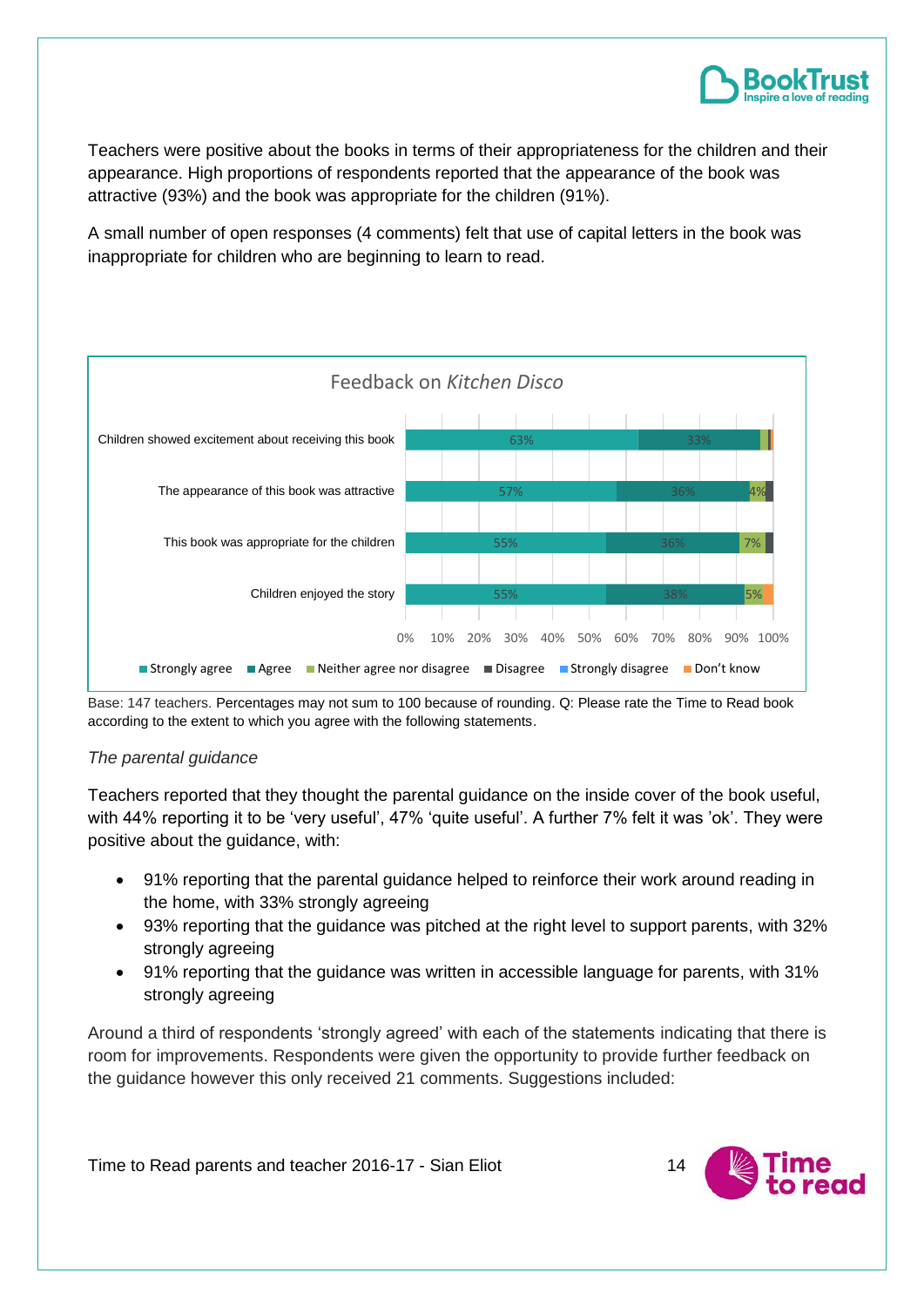

- Making parental quidance available in additional languages for EAL parents  $(n=7)$ . This is already available on the website. A demand and lack of awareness suggests a need to highlight and signpost teachers to this resource
- More accessible guidance for parents with low levels of literacy or those disinclined to read written guidance (n=3). It was thought that the guidance was too text heavy and needed teacher support to deliver verbal messaging to these parents
- Activity ideas for parents to do at home  $(n=1)$

The remaining responses were positive:

- Highlighting the importance of the guidance for parents (4 comments) e.g. '*always useful to have additional information which underpins what we say as a school*'
- Other positive feedback '*the guidance is excellent. A lot of our parents commented on it*' and '*I think it's informative'*



Base: 147 teachers. Percentages may not sum to 100 because of rounding. Q: How far do you agree with the following statements about the parental guidance

## **Impact and success of Time to Read**

**.** 

Teachers were asked about the impact of Time to Read across three key outcomes $6$ :

- 76% agreed that Time to Read increased children's enjoyment of reading, with 21% strongly agreeing
- 58% agreed that Time to Read increased the frequency of shared reading for pleasure at home, with 15% strongly agreeing
- 34% agreed that Time to Read increased school contact with local libraries and the local authority, with 7% strongly agreeing



 $6$  Differences in question type mean that meaningful comparisons with previous years are not possible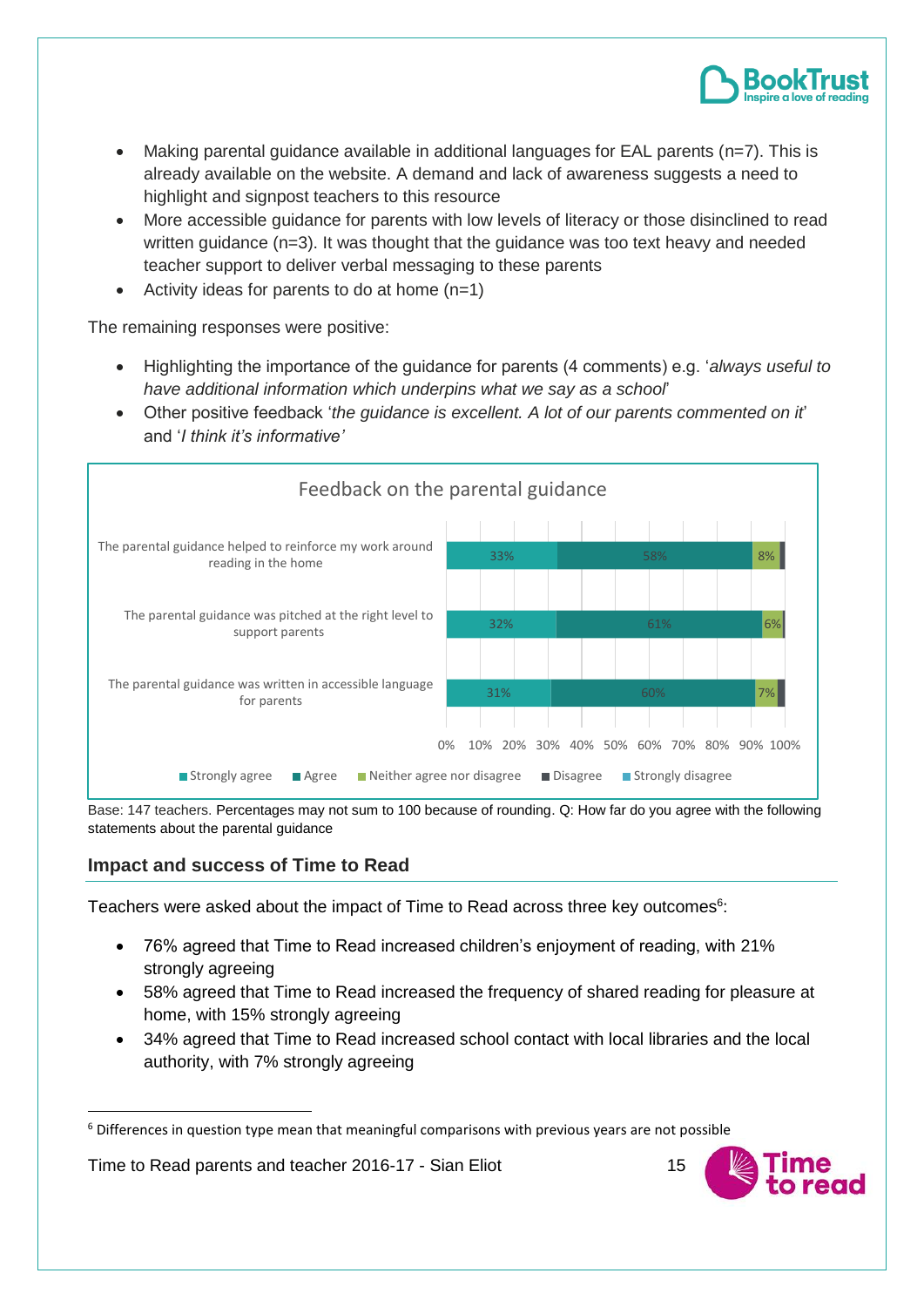• Wider research shows that shared reading between parent/carer and child is at its highest at ages 4-5, with 85% of parents/carers of 4 year olds and 89% of parents/carers of 5 year olds reading with or to their child every day or several times a week (Eliot, 2015<sup>7</sup>). Therefore, over half of respondents (58%) reporting an increase as a result of the packs should be considered within this context where there is likely to be a ceiling effect for many parents. A third of respondents reported that Time to Read had increased school contact with libraries and local authorities. It would be useful to explore this aspect in more detail in 2017/18.



Base: 147 teachers. Percentages refer to the total responses for each option, not total number of respondents. Q: In your view, in which area(s) has Time to Read had an impact?

Respondents were also asked a series of feedback questions about Time to Read and Book Trust, all of which were overwhelmingly positive:

- 99% agreed that Time to Read is a good service for schools
- 96% agreed that Time to Read is well designed for promoting shared family reading for pleasure
- 93% agreed that Book Trust is a good place for books recommendations for their class
- 93% agreed that Time to Read is a good way for schools to reach families

Time to Read parents and teacher 2016-17 - Sian Eliot 16

**.** 



 $^7$  Eliot, S. 2015. Reading with children – Findings from a nationwide survey on the reading frequency of Mums and Dads. Available on request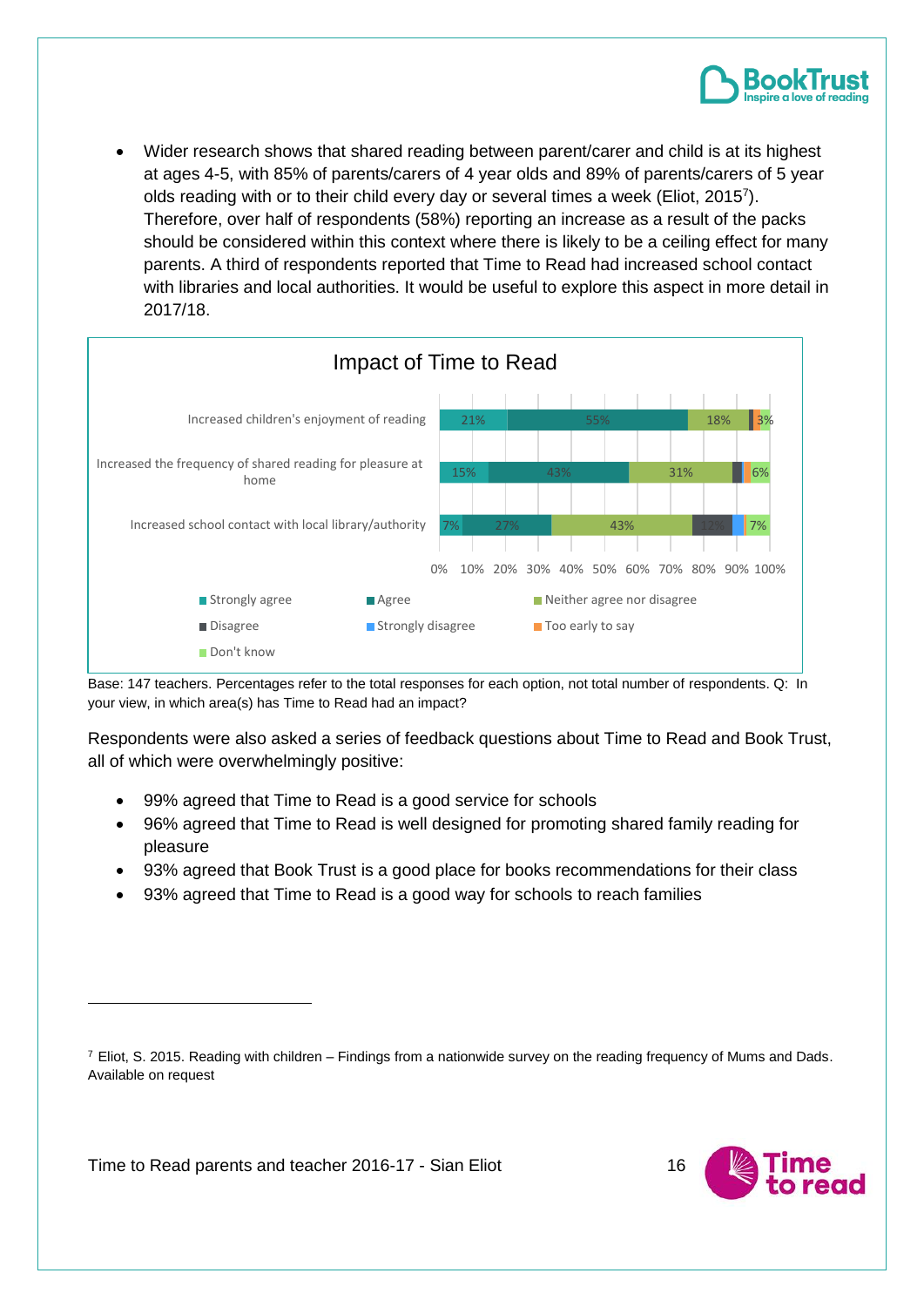



Base: 147 teachers. Percentages may not sum to 100 because of rounding. Q: Do you agree or disagree with the following statements about Time to Read.

Overall, 89% of schools rated Time to Read as either successful or highly successful in their school, with 29% reporting it as 'highly successful' and 60% reporting it as 'quite successful'. A further 11% rated it as 'partly successful'. This was in line with success ratings in previous years.



Base: 147 teachers. Percentages may not sum to 100 because of rounding. Q: How would you rate the success of Time to Read in your school?

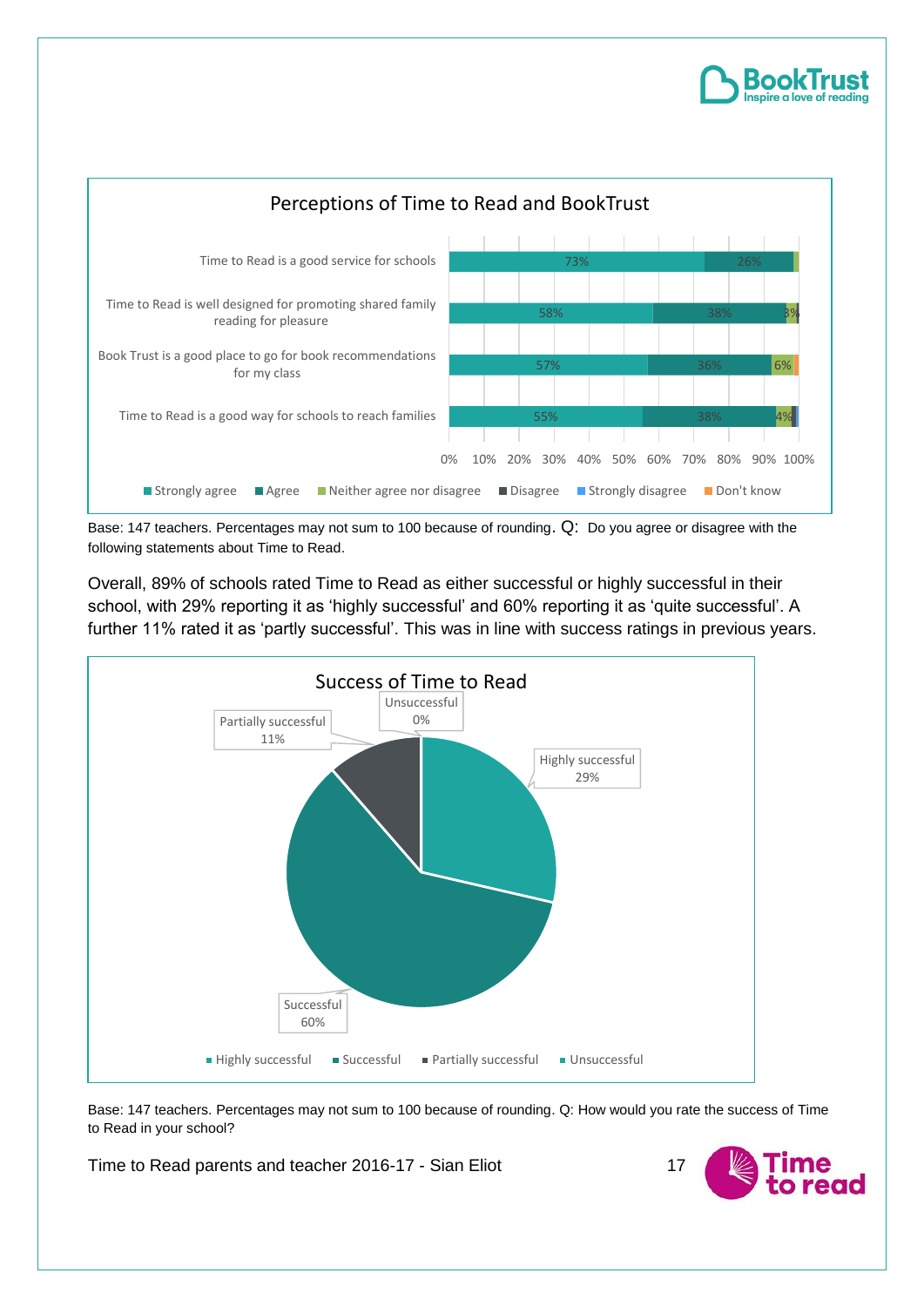

Overall feedback on Time to Read was extremely positive, for example '*everyone loved it and we received very positive feedback from parents*', '*fantastic resource, gratefully received. Helping support an important cause*' and '*the gift of a book is always special and shows we still value books!*'

Other individual comments focussed on specific elements of Time to Read that they consider to be important and of value. Although these comments don't indicate representativeness, they can provide insight and feedback for the campaign:

The need for activities promoting reading for pleasure in the classroom to ensure all children can benefit regardless of whether support is given at home: '*I love receiving the Time to read book packs for the children. speaking to the children about time to read, reading the stories and creating competitions and displays. Although I am not sure how much support is given to the children at home, I try to make the most of it at school'*.

The need to sustain the impact of Time to Read and promote follow up activities: '*It works as a one-off but many parents don't then follow through to read other titles with the children. If we at school don't regularly promote reading to your child, then it's one story and done. The website and reading strategies need a higher profile amongst families'*.

The benefits of bringing something new to the classroom: '*BookTrust and Time to Read are an inspiration for the classroom. They bring new text to children and usually have a fun element. Children enjoy new topics and ideas - it's always good to try something new that you have not sourced yourself too!*'

#### Additional support

Respondents requested the following additional support from Book Trust to deliver Time to Read

- Sample book pack for the classroom (79%)
- Posters for promotion (73%)
- Activity ideas for the classroom related to the book (60%)
- Resources for parents which support reading for pleasure (53%)
- Book competitions (29%)

Other suggestions from small numbers of respondents included

- Other age appropriate books
- Handy hints and ideas on how to extend the book after reading
- Signposting for parents on where to go for more support and guidance
- Comprehension questions for key books and support for parents in understanding the importance of comprehension as well as decoding
- More rhymes and games for parents
- Links to parent guidance that can be shared on facebook

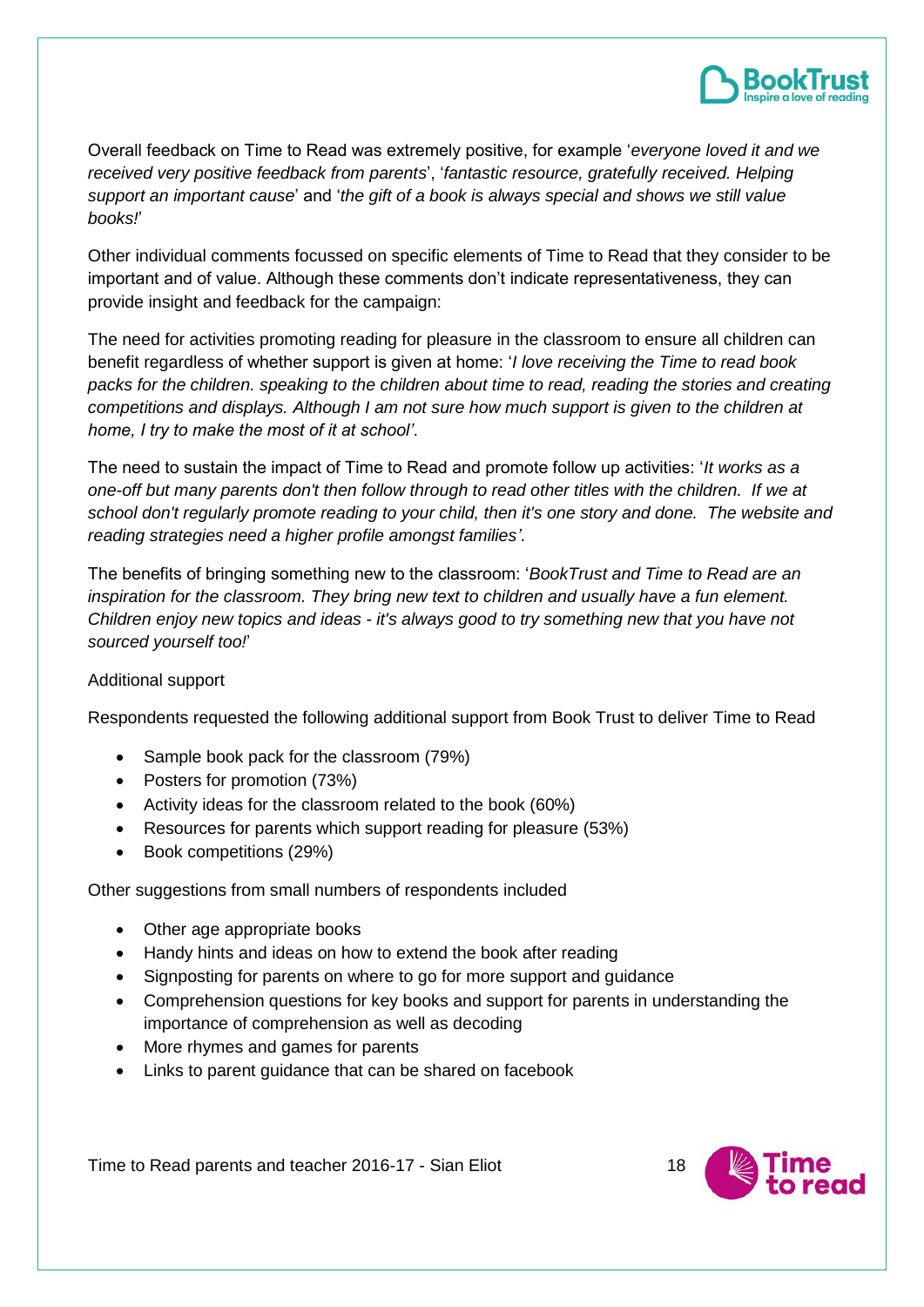

In terms of the parental support requested, much of this is included in the 'reading with your child' booklet for parents/carers which is available on the website in English and 26 community languages. This indicates that there is a demand for these resources, but a lack of awareness of the current provision, and suggests a need to highlight and signpost teachers to this resource, and to signpost directly to parents through a link in the pack guidance

For teacher support, the programme under Booktime produced a teacher guide and teacher handbook including a printable poster for promotion purposes, activity ideas related to the book in all EYFS areas of learning and recommended reads. The 2013-14, and 2014-15 versions are available on the website, but are book specific and so did not tie in with the 2015-16 book *Kitchen Disco.* The 2015-16 findings suggested relatively low usage of the teacher handbook (23% reported using it), with lack of awareness being the biggest barrier to use, followed by lack of time (71% and 14% respectively). Of those that did use it, the activity ideas (61%) and downloadable activity sheets (26%) were the most used, and nearly all respondents found the handbook useful (40% very useful, and 58% quite useful) (Booktime evaluation 2015-16 findings).

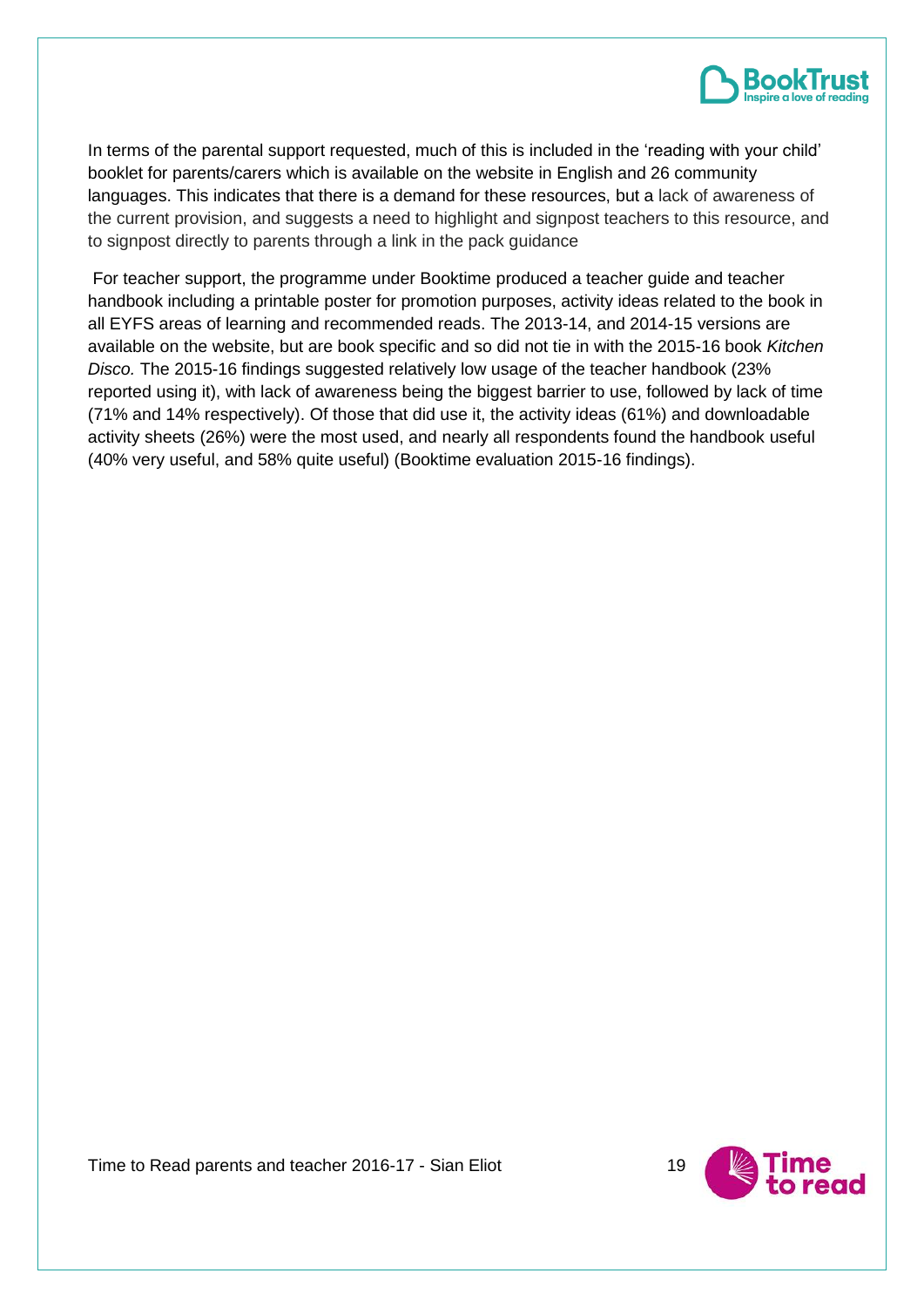

# **Time to Read Library survey**

The majority of respondents reported that they worked across more than one library in their role (71% n=86). Respondents reported working across a total of 854 libraries, which is an average of 10 libraries per respondent. Respondents reported that of these libraries a total of 472 libraries received Time to Read resources, which is an average of 7 libraries per respondent (16 respondents left this blank to indicate that they didn't know).

## **Time to Read communications**

The majority of respondents reported that they knew in advance that Time to Read packs would be delivered to reception pupils in the autumn term of 2014 (82% n=99). Libraries were aware of the Time to Read deliveries due to an email from Book Trust (42%), expectations based on previous years (40%), communication from somebody in the library (26%) and being told verbally by a Book Trust regional manager (7%).

Half of respondents (49% n=59) sent communications to primary schools about library services to coincide with this. Of those who had sent communications, a large majority had promoted library services (90%) and library membership (58%). Two thirds had arranged a visit to the school (66%), and a further 20% selected 'other promotion or information', most of these reported that they had invited schools into the library for a class visit.

40% of respondents reported that they had set up Time to Read displays to coincide with this year's programme.

## **Time to Read activities and events**

The majority of respondents (79%) had organised activities or events linked to the Time to Read programme. Of the 17% (n=21) who had not, or did not know if they had organised Time to Read activities or events, 5 respondents were planned to do so before the end of the current school year. Of the 10 respondents who were not planning on organising events, 7 reported a lack of staff time as the reason for this, with a further 3 saying they already organise enough events, and 2 saying they weren't given enough notice.

#### *What kind of events were run?*

Most of those who had held events organised a school/reception class visit (79%) while 32% had held a Time to Read book pack gifting session and 24% held a family event without schools. Smaller numbers held an activity session for parents on reading with children (16%) or a family event arranged with one or more local schools (7%).

#### *When were events run?*

Respondents reported that the majority of their events were run in October (54%) and November (51%), with smaller proportions reporting the majority of their events run in September (11%), December (24%) and January/February or later (23%). The majority of events were run during the

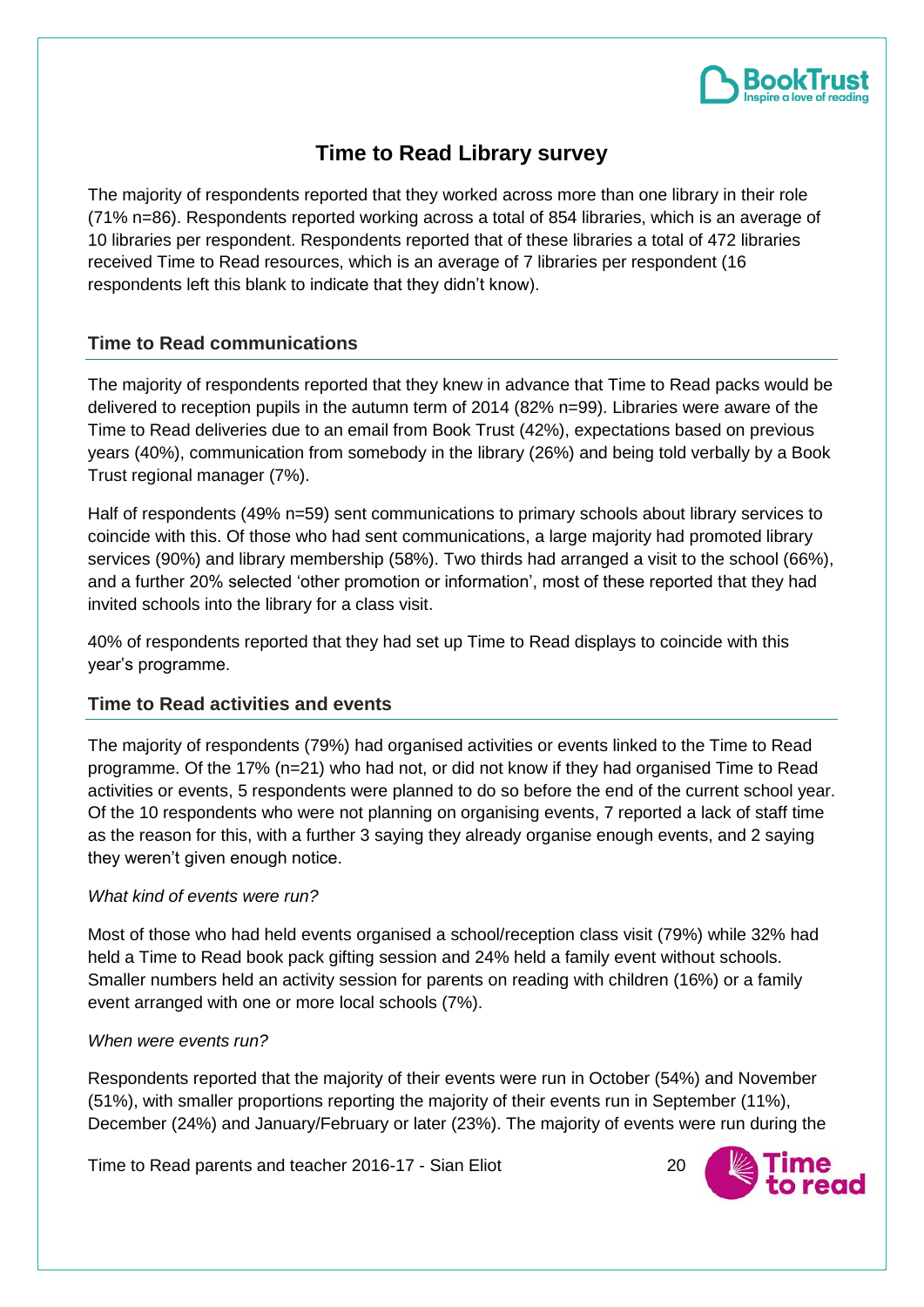

school day (91%), with smaller proportions reporting they were run after school, on weekends or in the school holidays (14%).

#### *Why were events run?*

Respondents reported running events for the following reasons: to promote library services (82%), to support Time to Read (76%), to work more closely with local schools (70%), to get parents and children into the library (61%), and finally – because it's something they've always done (41%).

## B**enefits of holding Time to Read events**

The overwhelming majority of respondents reported that holding a Time to Read event had helped to promote the library and its services (96%) and increased children's enthusiasm for the Time to Read books (91%). The majority also agreed that holding a Time to Read event had strengthened links with local schools (85%), helped them to make contact with parents/children who did not previously use the library (77%), increased library membership (61%) and increased library loans of the children/parents/carers (59%). However, much lower numbers agreed that holding a Time to Read event had attracted local press coverage (13%) or attracted the attendance of local opinion formers and policy makers (9%).



Base: 122 librarians. Percentages may not sum to 100 because of rounding. Q: Do you agree or disagree that the following benefits came as a result of holding a Time to Read event?

These findings were supported in the open response comments, where respondents reported the numerous overlapping benefits of taking part in Time to Read to include the engagement opportunities with children, parents and schools (n=23), opportunities to promote and strengthen

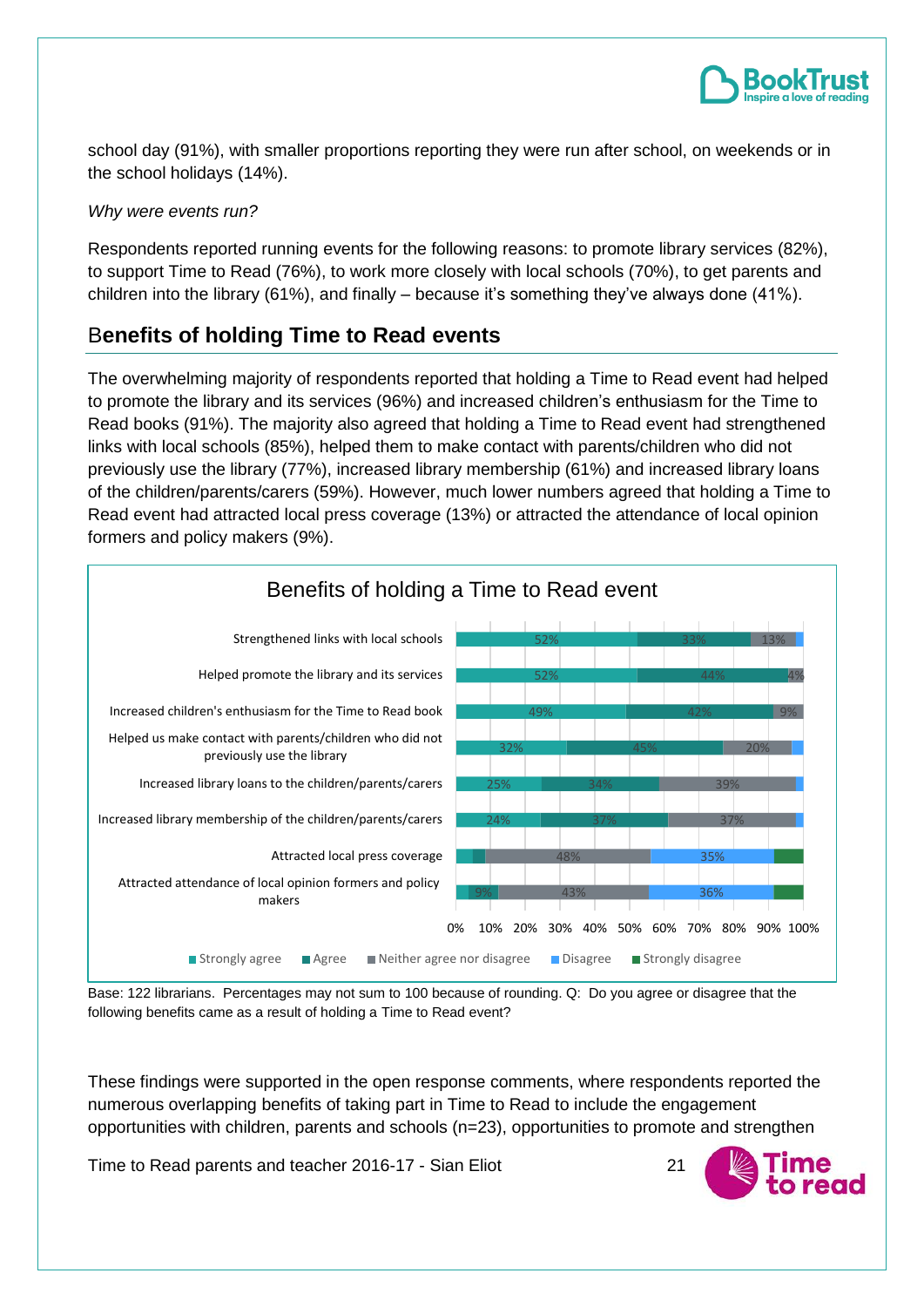

the library's positive reading for pleasure messages (n=20) and raise the profile of the library (n=5) as well as opportunities to support families through understanding the benefits of reading, modelling storytelling and signposting to other services such as adult education, Book Trust, the Book Trust website and other reading charities (n=11). Respondents also mentioned the highquality resources which enable these benefits (n=10).

*'The resources are fantastic and an easy way for us to promote the library service along with the reading for pleasure/sharing reading message to children, parents and teachers. Ensures that schools make the most of the Time to Read resources and makes the book more memorable for children'.*

*'Visiting during school time ensures all children are given the opportunity of visiting the library, otherwise they rely on parents and if it isn't in the family culture to visit the library then some children may miss out'.*

*'The children really enjoyed the story- which was absolutely brilliant. Children with special needs were very engaged with the story. The story lent itself to actions. We were able to ask if any of the children could dance and this gave children an opportunity to show their skills. It enabled us to highlight that you can have fun in the library and the days of 'shh' are long gone'.*

*'Opportunities for parents/carers to see the range of services available in libraries'*

*'Parents commented [that] it was good to hear the story read aloud by another [adult] before their child took the book home'*

*'It was encouraging not just to children and schools but also to our own staff who were able to see a fun, exciting sessions based on the book and to see the positive benefits. Also other members of the public were able to see the work that is being done and the children having such a wonderful time!'*

*'To have the support for our message we want to tell parents is great'*

*'I love Time to Read and find it an invaluable tool which I use to see all reception aged children in Darlington along with their teaching staff. The children loved this year's book choice and I heard from lots of parents afterwards about how they took it home and couldn't wait to share it at bedtime. I would not get to see all of these children if it were not for this gifting programme'.*

#### **Responses of children**

Respondents reported that children enjoyed the story (91%, with 56% strongly agreeing) and that they stayed engaged during the story time (91%, with 51% strongly agreeing).

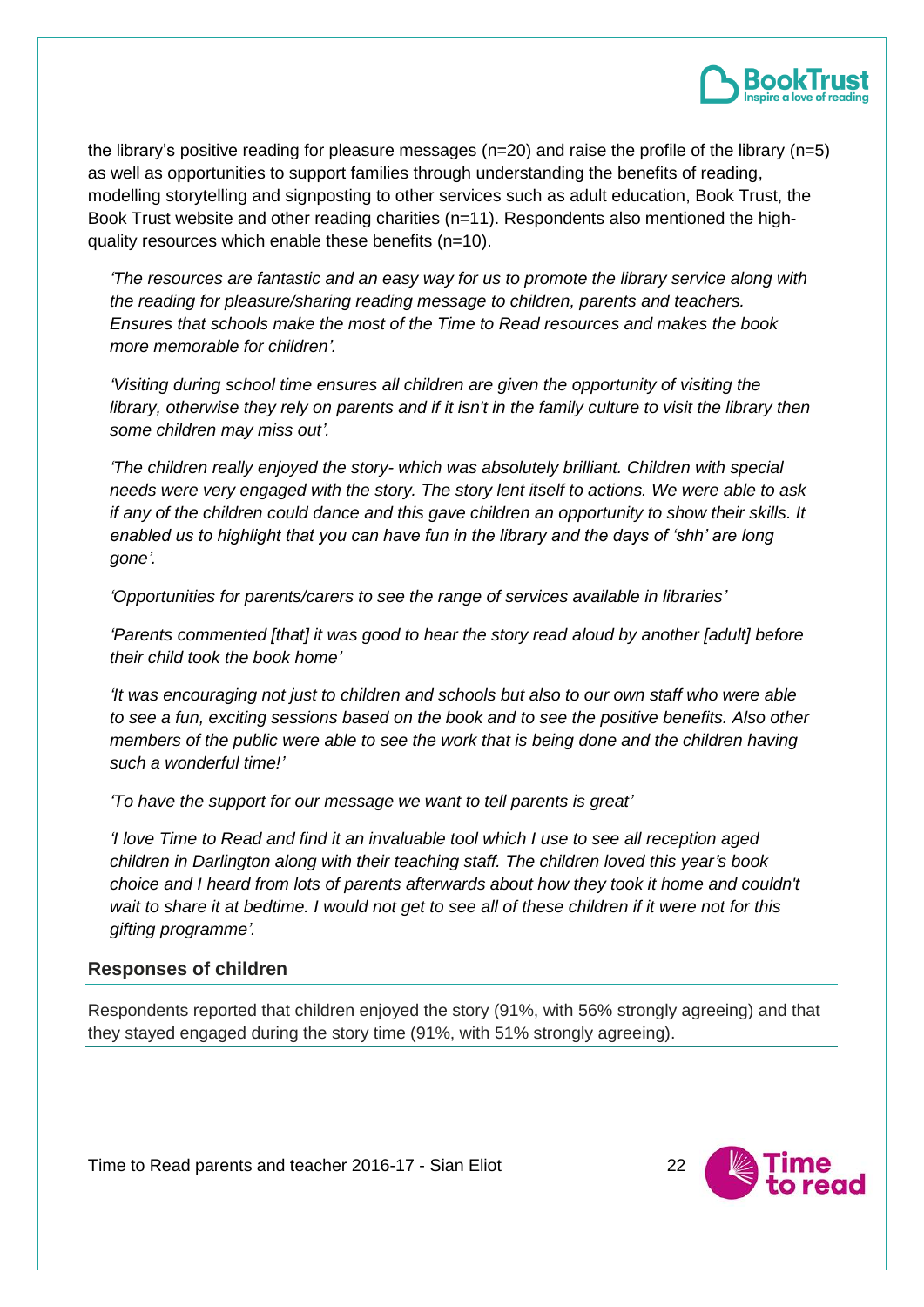

## **Time to Read library resources**

The vast majority of respondents reported that they had used the sample Time to Read book pack (87%), the big book edition of *Kitchen Disco* (88%) and the Time to Read stickers for reception class visits (85%).

Two thirds of respondents had used the poster (63%) and a third had used the blank template posters (32%). For those who had not made use of the Time to Read poster or blank template posters, this tended to be because their events were closed events where they invited schools into the library or visited schools, so they did not need to advertise these publicly.

Only 12% of respondents reported that there were other paper-based resources that they would like to receive. Suggestions for these included bookmarks, activity sheets, colouring sheets and crafts.

#### **Time to Read website**

The majority of respondents had used the Time to Read website (61%). Of those who had not used the site, most reported that this was because they hadn't had time (64%) or they didn't know about it (29%).

Only 7 respondents stated that there were resources missing from the website that they thought that Time to Read should provide in the future. It was suggested that crafts such as a cut out mask resource that ties in with the book would be appreciated.

Two thirds of respondents reported that they had encouraged library users to visit the Time to Read website (64%). Of those who hadn't encouraged library users to visit the Time to Read site mainly reported that this was because they hadn't thought about it (64% n=18) or didn't know about it (21% n=6).

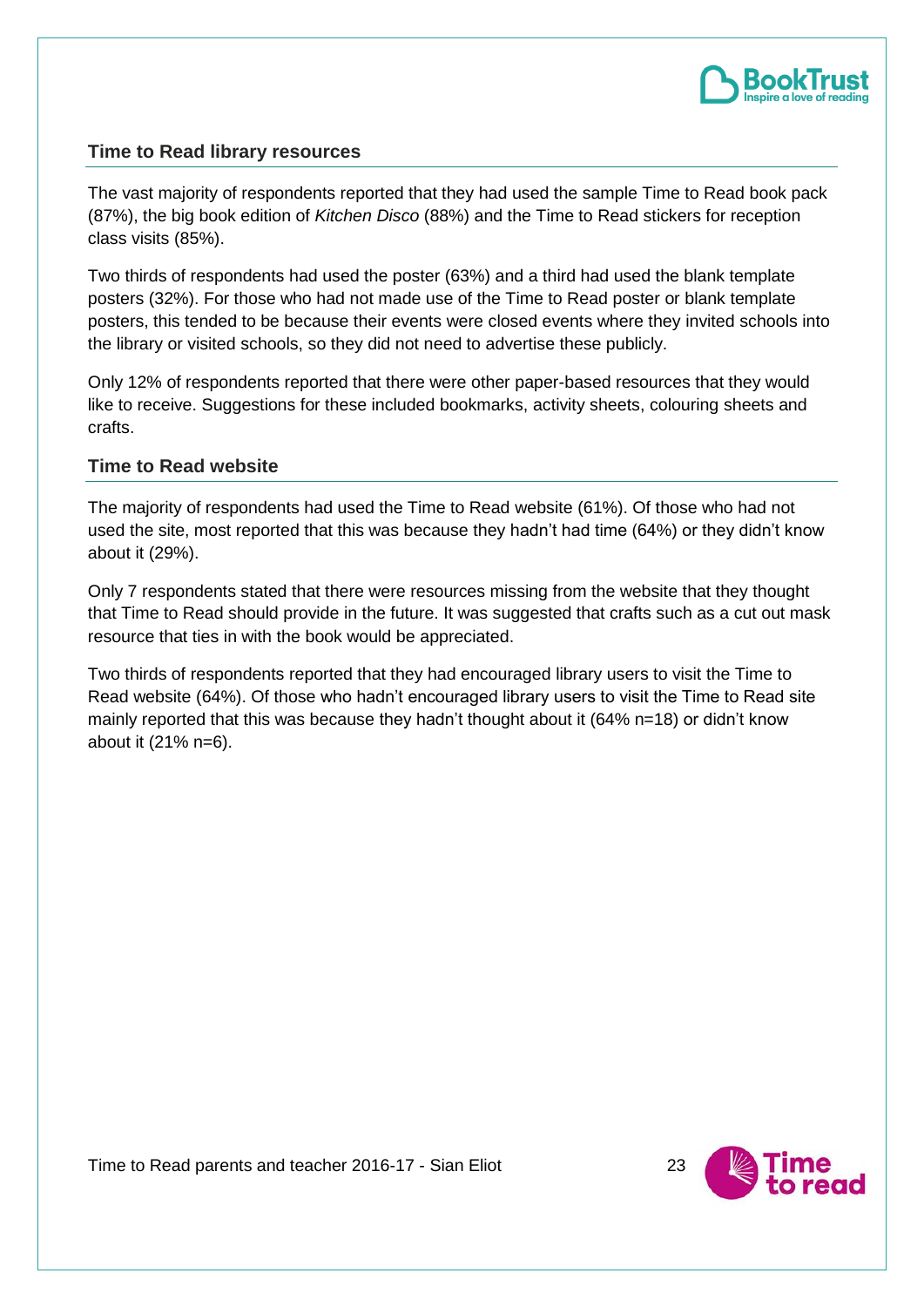

# **Time to Read Parents survey**

The majority of parents who responded to the survey were home educators (74% n=101), with the remaining 26% ( $n=35$ ) parents of children in a reception class at a primary school<sup>8</sup>. The respondents were highly engaged with reading for pleasure with their child, with 90% reporting they read every day or almost every day, 8% several times a week and 1% once or twice a week. Around a third (36%) reported reading 'mostly books for enjoyment' and around two thirds (66%) reported reading a mixture of books for enjoyment and to support learning (e.g. phonics books). They held extremely positive attitudes to shared reading for pleasure:

- 99% agreed that sharing books is a fun way to spend time with their child, with 91% strongly agreeing
- 99% agreed that regular shared reading for pleasure will support their child with their development, with 93% strongly agreeing
- 99% strongly agreed that they can play an important role in developing their child's enjoyment of books, with 94% strongly agreeing

Therefore, these parents may not be fully representative of all parents, and more work may be needed to reach less engaged families to respond to future evaluation surveys. Ceiling effects should be kept in mind when interpreting these results.

## **Impact findings**

1

Parents were asked about the impact of the bookgifting element of the campaign against a series of outcomes related to reading for pleasure.

Positive reading for pleasure experiences for children and families at home:

- 95% reported that they had fun reading *Kitchen Disco* together with their child
- 92% reported that their child enjoyed reading *Kitchen Disco*
- 92% reported that their child was interested to see that was on the next page (indicating engagement with the story)
- 67% spent quality time with their child as a result of receiving the packs



<sup>&</sup>lt;sup>8</sup> Home educators were sent the survey directly from Book Trust, whereas Book Trust are reliant on schools to send out the survey to their parents. This indicates a need to develop other ways to reach parents for evaluation purposes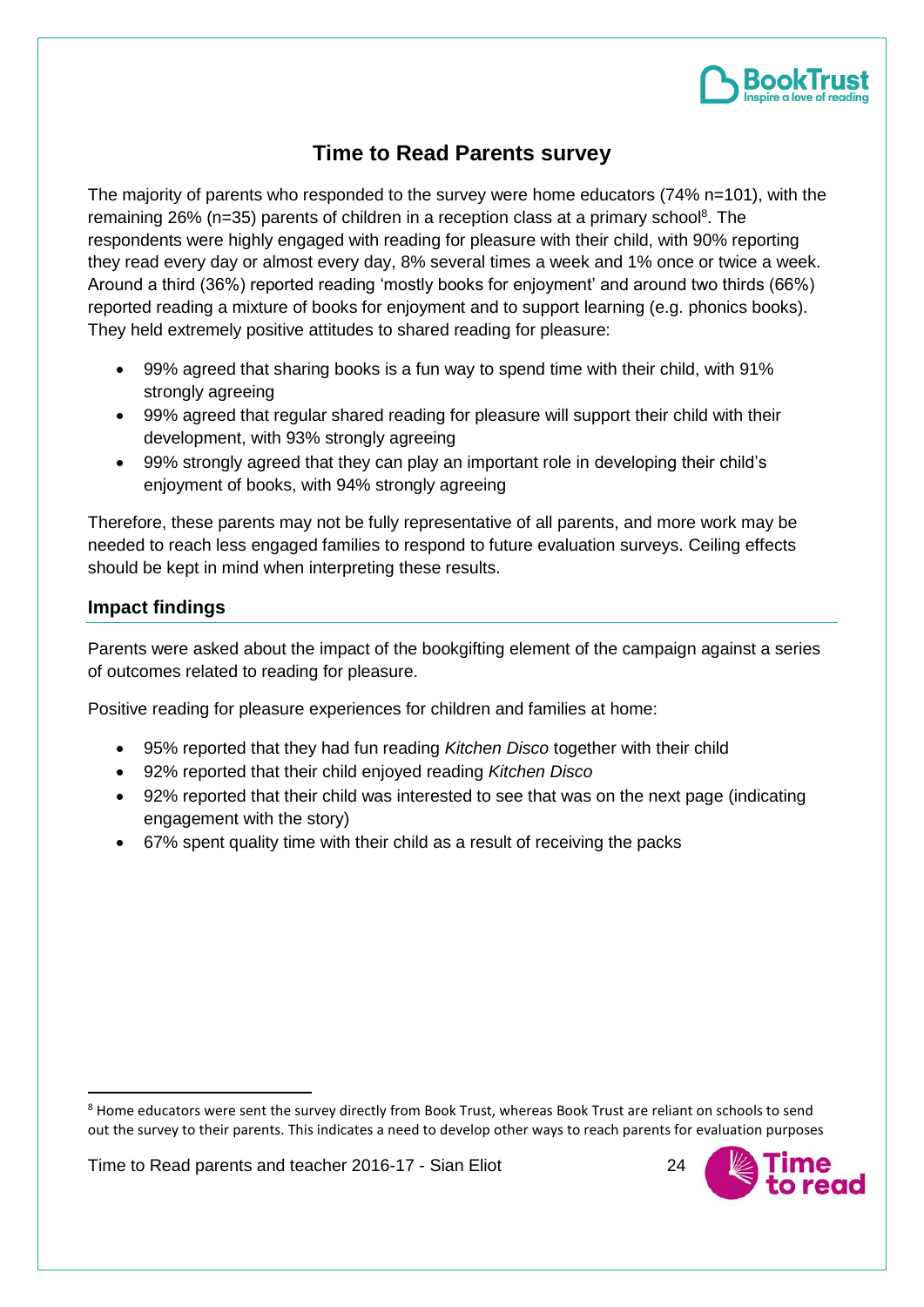

Base: 101 parents. Percentages may not sum to 100 because of rounding. Q: Please say how much you agree or disagree with the following statements about reading *Kitchen Disco* with your child

Developing and/or sustaining a shared reading for pleasure routine with child when they start school:

Just under a third (30%) of parents reported that they felt motivated to read for pleasure with their child as a result of the pack, with 49% 'neither agreeing nor disagreeing'. The high proportion reporting 'neither agree nor disagree' suggests a ceiling effect as these parents are likely to be already highly motivated to read for pleasure with their child. It is possible that the packs may contribute to sustaining this motivation though and could be explored further in 2017/18

Expanding mums, dads and carers' access to and knowledge about books for their child:

Smaller proportions reported impact on this outcome, suggesting a need for more promotion of the book finder on the Book Trust website:

- 19% (n=26) of parents used the book finder highlighted in the Time to Read pack, and of these 46% (n=12) reported that they knew more about age appropriate books as a result of receiving the Time to Read pack.
- 20% (n=29) respondents overall reported that they knew more about age appropriate books as a result of the Time to Read pack
- Only 2 parents joined the library as a result of receiving the Time to Read pack, however 93% (n=127) were already members

Raising the profile of BookTrust as experts in reading for pleasure:

A high proportion of respondents (72%) had heard of BookTrust before receiving Time to Read (75% of home educators and 63% of other parents). The slightly higher percentage of home educators who had heard of Book Trust may be because they are more engaged with other services outside of the school setting, and also may be more engaged with parent networks who share information. Respondents had a positive perception of BookTrust:

Time to Read parents and teacher 2016-17 - Sian Eliot 25



RookT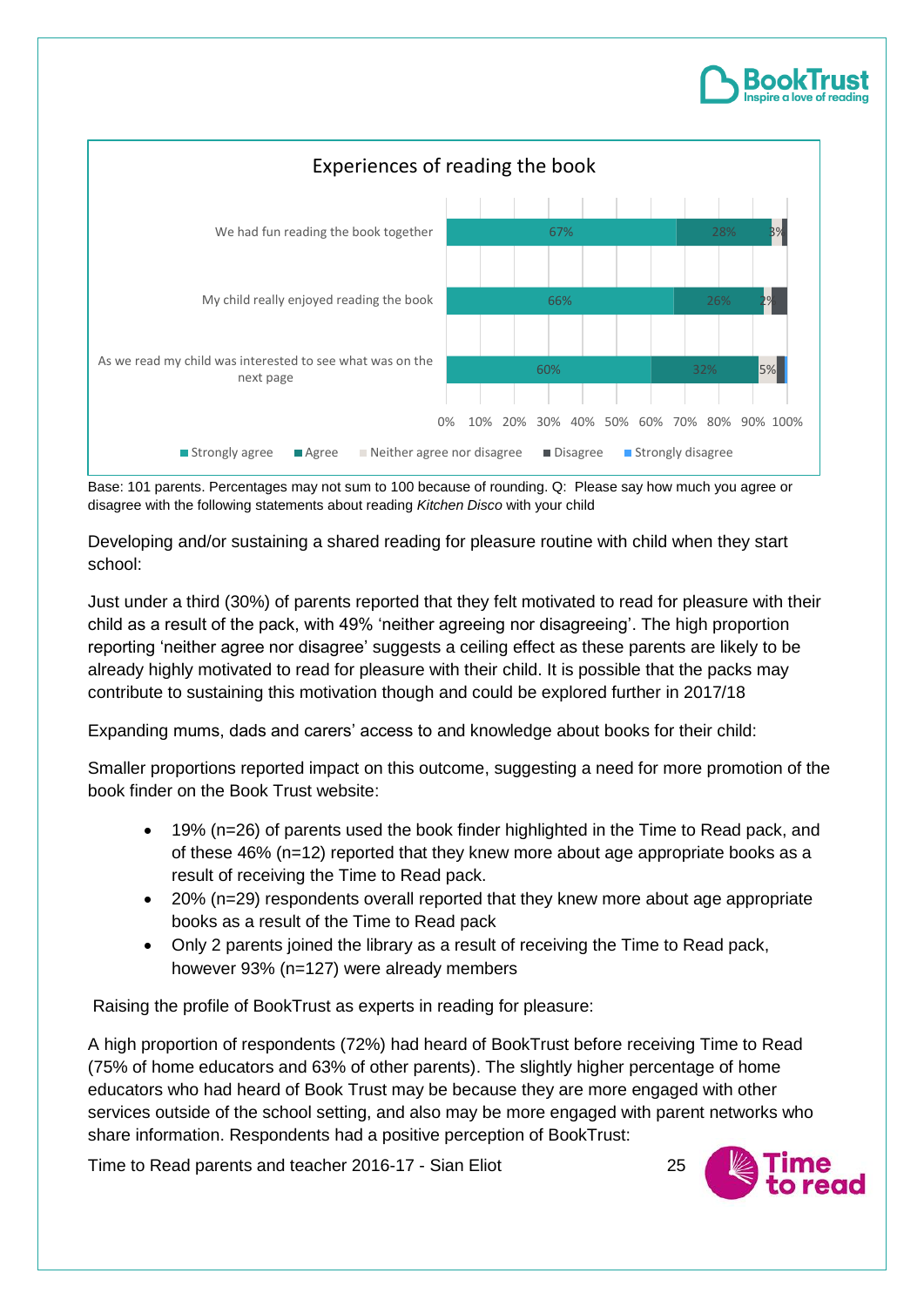

- 84% agreed that Book Trust is a good source of information and support for reading for pleasure with their child
- 77% agreed that Book Trust is a good place to go for book recommendations for their child



Base: 101 parents. Percentages may not sum to 100 because of rounding. Q: How far, if at all, do you agree with the following statements about BookTrust

#### Overall feedback on Time to Read

There was a high level of positivity around the concept of Time to Read and for the book choice (n=45). Five of these comments mentioned that although the packs had not directly impacted on their behaviour, they recognised that it would be beneficial for families that weren't already reading regularly or who didn't have many books. This is likely to be reflective of the sample of parents who responded to the survey.

*'The book chosen was fantastic - totally captured my son's imagination. We also had the song on an app which was great - reading and dancing!'*

*'My children loved this book. We adapted it into a 'rap' we did a play with play fruit, it is fab! My 5-year-old can actually read above this level word wise, but very appropriate content wise, but it was also enjoyed by my 2 year old and me too. Grandparents have also had the pleasure of this book since it's now a house favourite'.*

*'My son was delighted to receive the Time to Read pack and we read Kitchen Disco as soon as he opened it. It really caught his imagination and after a few reads he began to recite the words with me. I think the Time to Read packs are excellent and very much needed as not all children have many books or get to spend that important, quality learning bonding time snuggled up reading a book with their parent or carer'.*

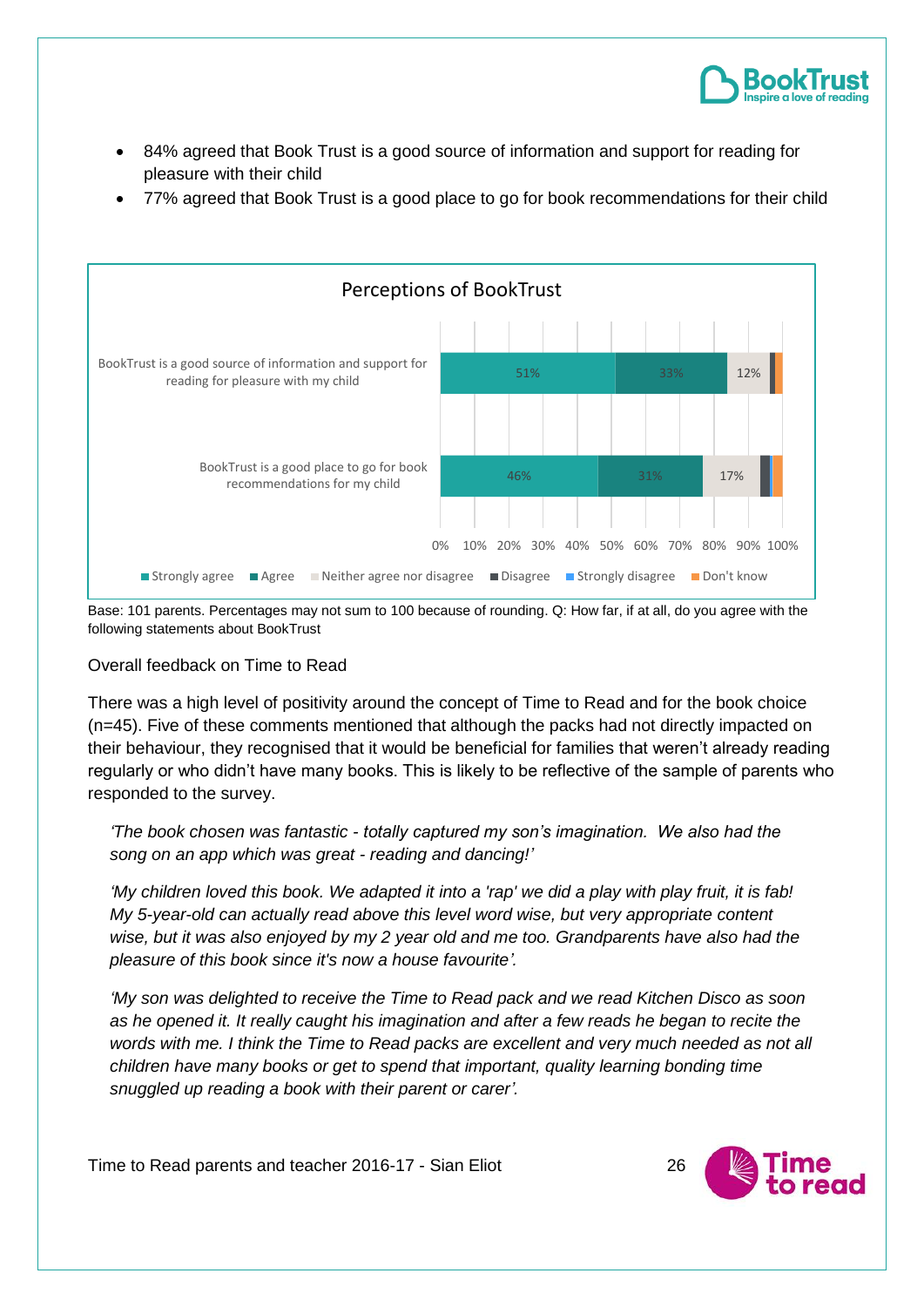

*'We LOVED time to read, it was exciting for the kids and the book is interesting and fun. I already knew much of the advice given but I can imagine it being very helpful to many families. Thank you very much'*

A fairly large number of parents (n=16) however expressed criticisms of the book choice, these parents felt that it was too young for their child in terms of their reading level and interest, and were disappointed with the use of capital letters and simplistic story.

A small number of parents (n=5) expressed appreciation that home educated children had been included in Time to Read, for example: '*Thank you for including home educated children like my son. It is much appreciated and he really enjoyed the book'*, and one comment expressed interest in receiving more regular information on encouraging reading for pleasure for home educated children.